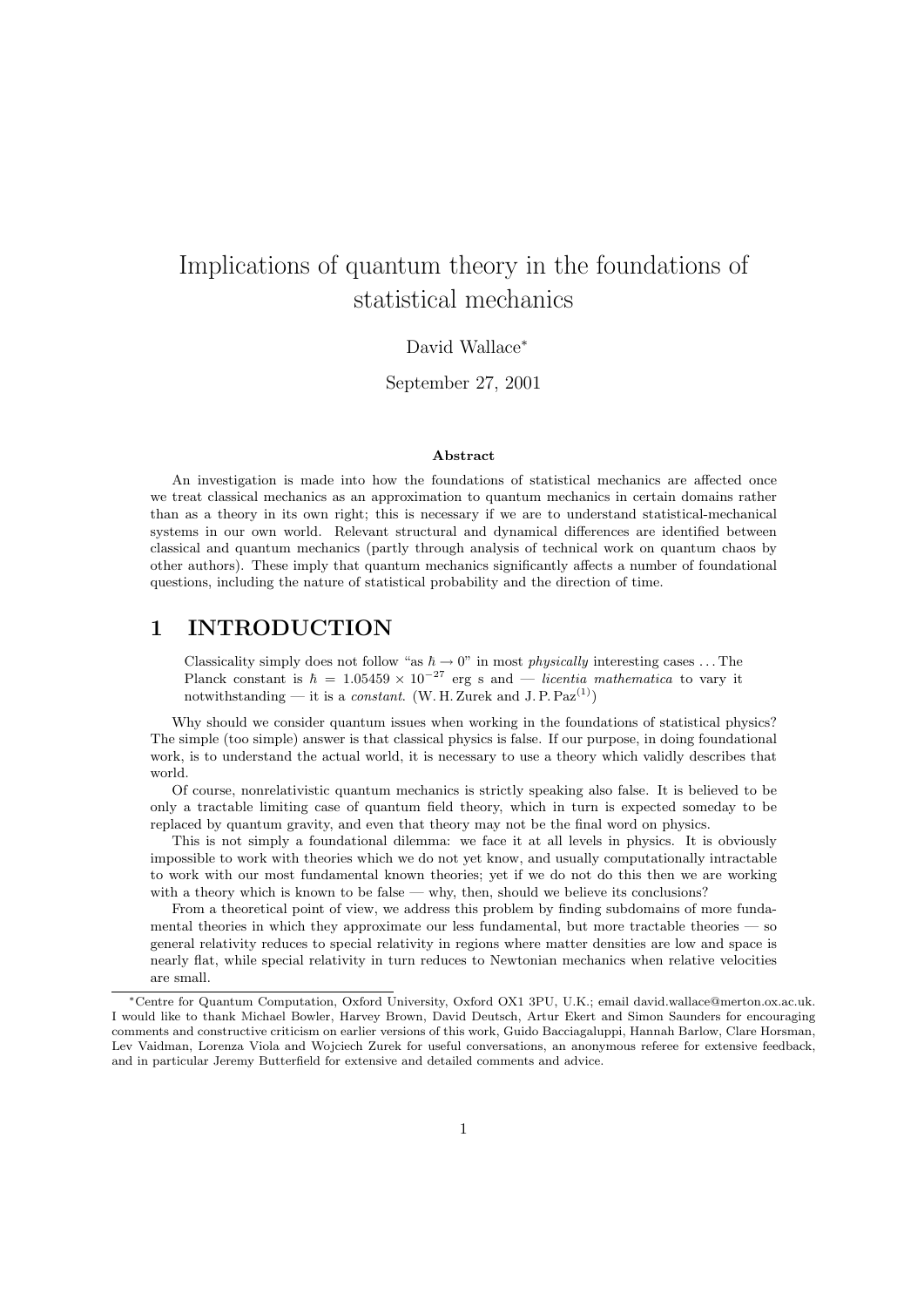Delineating these subdomains, however, is problematic. Although we can get a good general idea of their locations, it is generally not possible to predict perfectly at what level we can explain some natural phenomenon, and it is always possible to be surprised. (To take one example, it turns out that the color of gold is due to relativistic corrections to its electron orbits).

To see this approach in more detail, we can distinguish three theories. The first is classical mechanics (CM), treated as an exact theory of particles moving under Hamilton's equations. The second is quantum mechanics (QM), which is presumed to be approximated by CM in certain domains. Restricting QM to these domains gives something which we could call classical-domain quantum mechanics, or CDQM — this isn't really a new theory, of course, just a subtheory of QM.

In this language, the approximation of QM by CM amounts to some "approximate isomorphism"  $\iota$  between CM and CDQM:<sup>1</sup>

$$
CM \stackrel{\iota}{\leftrightsquigarrow} CDQM \subseteq QM. \tag{1}
$$

 $\iota$  is required to preserve most of the structural properties of CM, but we will not require it to preserve all of them — instead we take it as an open question as to what structural features can be preserved by  $\iota$ .

As physicists studying a particular class of quantum phenomena, we start by tentatively deciding whether these phenomena lie in the domain of CDQM. If so, we try applying CM to the phenomena, but in doing so it is always necessary to remember the possibility that the particular features of CM which are doing explanatory or predictive work in our proposed account of the phenomena may not actually be preserved by the isomorphism  $\iota$ . In this case, it is necessary make slight modifications to modify the structure of the part of CM being used so as to better approximate CDQM, or if necessary to abandon CM altogether and work entirely with QM.

Fleshing out the details of this analysis of theory approximation and approximate structurepreservation lies rather beyond the scope of this paper. See Wallace<sup>(2)</sup> for (some) further discussion of the idea of an "approximate isomorphism" between theories; see also the literature on structural realism (e.g., Worrall,<sup>(3)</sup> Psillos,<sup>(4)</sup> Ladyman.<sup>(5)</sup>)

Very much the same approach could be used to describe nonrelativistic mechanics (NRM) and special relativity (STR). NRM is a limit of STR as  $c \to \infty$ , but the value of c is fixed and finite so this limiting relationship cannot directly be the reason why NRM sometimes gives quite accurate results. Instead we consider domains of STR in which typical energies seem quite low, restrict STR to those domains (producing low-energy STR, or LSTR), and construct an approximate isomorphism  $\tau$  between NRM and LSTR,

$$
NRM \stackrel{\tau}{\leftrightsquigarrow} LSTM \subseteq STR. \tag{2}
$$

To count as an approximate isomorphism  $\tau$  should preserve most of the structure of NRM, but not necessarily all of it.

The movement of electrons in magnetic fields provides an example of this process (in the context of relativistic and non-relativistic QM, not CM). There, we begin by considering electrons with velocities far below c, which we suppose are covered by LSTR. However, on investigation we find that relativity predicts a coupling between the magnetic field and the internal spin of the electron, and to maintain the correspondence between NRM and LSTR in this domain we have to add such a coupling term to the non-relativistic Hamiltonian. If we were to allow the energy of the electron to rise too high, we would have to give up on even this modified form of NRM and work directly with STR, of course. In either case, there is not really any way internal to NRM for us to predict difficulties with it; such predictions have to come from STR itself.

Is this approach appropriate to foundational work? Yes and no, but mostly yes. There is genuine reason to be interested in the structure of old theories even when they are known not to apply to the world: trying to find the classical description of charged point particles, or examining the nature of spacetime as given by Newtonian physics, are interesting tasks in their own right and potentially might shed light on other problems. However, by and large we are interested in foundational problems

<sup>1</sup> If desired, ι may instead be understood as an approximate isomorphism between models of CM, and models of QM restricted to a certain domain.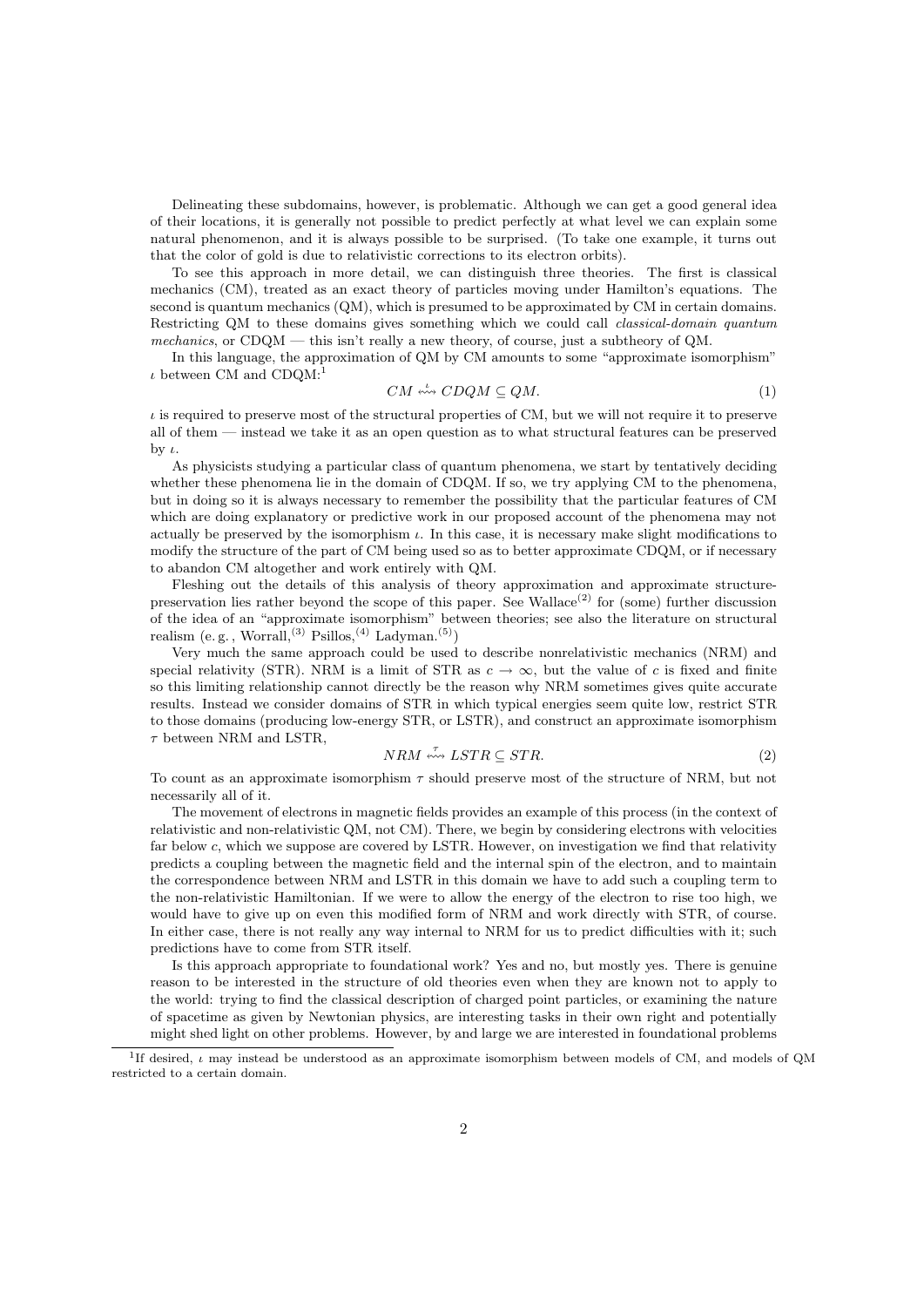— and, generally, in problems in physics and in philosophy — because of what their solutions would tell us about the world. In that case, clearly it is necessary to work with a theory which applies to the world, or at least to that part of it under study.

What of statistical mechanics? We might hope that at least a large portion of statistical mechanics could be understood using classical concepts — after all, classical statistical mechanics makes the assumption that classical mechanics is valid, and presumably there is a domain of phenomena in which that assumption is reasonable. There would be a separate set of foundational problems in purely  $quantum$  statistical mechanics — in the statistical mechanics of atomic nuclei, or of the quark-gluon plasma, for instance — but they could be addressed after the classical case was properly understood. However, this approach would depend upon the existence of domains in which statistical mechanics applies but in which quantum mechanics makes no appreciable difference to the underlying physics: in other words, domains of QM in which statistical mechanics applies, which are approximately classical in the sense that there exists an approximate isomorphism  $\iota$  between the classical and quantum descriptions of the domains, and in which those features of classical mechanics relevant to statisticalmechanical explanation and prediction are preserved by  $\iota$ .

It is the purpose of this paper to show that no such domains exist. Statements of classical statistical physics such as 'there exist isolated systems whose dynamics are chaotic and given by Hamilton's equations', or 'ordinary macroscopic systems have some unknown state which is approximately localized in momentum and position' turn out to be, not just only approximately true, but universally false.

As such, it would seem necessary to allow for at least certain quantum- mechanical phenomena in foundational work on statistical physics.<sup>2</sup> Specifically, our attitude to foundational problems in classical statistical mechanics should be that, if they are preserved by  $\iota$ , they are to be taken seriously, but if instead  $\iota$  does not preserve them then they are artifacts of CM which — whatever their intellectual interest — cannot be directly relevant to statistical mechanics as it applies to the actual world.

In the following I shall attempt to sketch out the ways in which quantum mechanics affects statistical physics, concentrating on those domains of quantum statistical mechanics in which it might appear that classical physics should be valid. In section 2 I shall review the classical description of statistical equilibrium, and attempt to show how problematic it is to extend this description to quantum mechanics — and hence, a fortiori, to CDQM; I shall then give some suggestions as to the correct description of quantum statistical equilibrium.

In section 3 I shall focus more specifically on CDQM, and analyze — with the help of the Wigner function — in exactly what sense certain quantum systems can be regarded as approximately classical; in passing I shall make some comments on the problem of justifying phase-space measures (in particular, the justification for neglecting regions of Liouville measure zero) in classical statistical mechanics.

A description of CDQM having been obtained, in section 4 I shall apply it to classically chaotic systems (systems describable by classical statistical mechanics generally being agreed to be of this type). I shall show (mostly by reference to existing work on chaos and decoherence) that such systems typically display relevantly different behavior when regarded as "approximately classical" quantum systems from when they are regarded as fully classical, and that as such there are properties of CM, highly relevant to foundational problems in classical statistical mechanics, which are not preserved by the approximate isomorphism between CM and CDQM. This has implications, in particular, for the problem of the direction of time, and I will briefly describe these implications. Section 5 is the conclusion.

<sup>&</sup>lt;sup>2</sup>It may seem that there is a danger of infinite regress here: why not also allow for quantum field theory in foundational work, and so on? This danger is always present — in foundational work as much as in mainstream physics. All we can do is try to work out the correct level of theory at which to work, and be prepared to change our strategy if it is shown that our theory does not apply. In fact, I think there are good arguments that non-relativistic quantum statistical mechanics is not significantly affected by QFT, but a clear demonstration of a significant effect would indicate the falsity of any such arguments.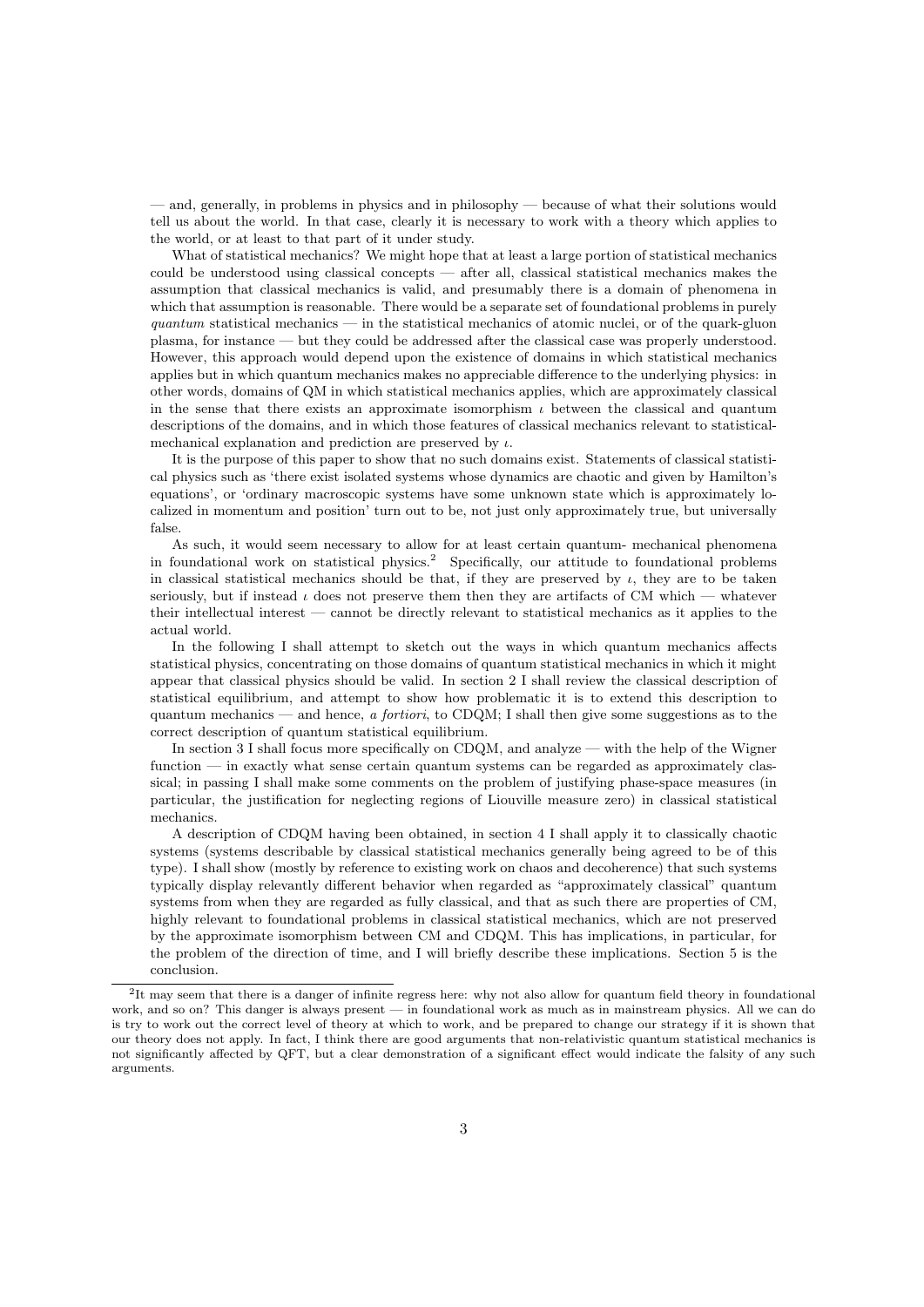The approximation of quantum physics by classical physics is one of the most notoriously complex — and controversial — of the approximation schemes discussed above; it is extremely hard to discuss without taking a stance on the interpretation of quantum mechanics. In this paper I presume, wherever interpretational issues come up, that the wave-function of a closed system at all times evolves unitarily (i.e., in accordance with the Schrödinger equation). This is the viewpoint taken by Everett<sup> $(6)$ </sup> and my treatment is most naturally compatible with decoherence-based Everett-type interpretations such as those proposed by Saunders,<sup>(7,8)</sup> Vaidman,<sup>(9)</sup> Zurek,<sup>(10)</sup> and myself,<sup>(2, 11)</sup> but should also apply to other versions of the Everett interpretation such as the many-minds theories proposed by Lockwood<sup>(12)</sup> and Albert and Loewer,<sup>(13)</sup> and to some extent even to other unitary interpretations like the de Broglie-Bohm pilot-wave theory.  $^{(14,\,15)}$ 

Other theories will be less well described by the approach I take, although some fairly interpretationindependent comments will be made in section 4. It may be the case that other interpretations do in fact have different consequences for statistical mechanics, but if anything this would strengthen the arguments for considering quantum mechanics, since it would show that foundational issues in statistical mechanics are affected by interpretative issues in quantum theory.

### 2 DESCRIBING STATES AT EQUILIBRIUM

### 2.1 Equilibrium in classical systems

In classical equilibrium statistical mechanics, it is generally assumed that:

- The possible states of a classical system are given by the points in some phase space  $\mathcal{P}$ .
- At any given time t, the specific system under consideration has a determinate state given by a specific point in  $P$  — though this point is assumed not to be exactly known.
- At time t, the probability that this determinate state is in a given region of  $P$  is given by some probability distribution over P.
- The time-evolution of the system is deterministic (given by Hamilton's equations) and so knowing the probability distribution at one time tells us what it is at all other times.
- A system is said to be at equilibrium when the probability distribution does not vary in time.

Fleshing out this program leads both to technical and to conceptual difficulties. On the technical side, we would like to establish that if some system's energy is required to be in some infinitesimal interval  $(E, E+dE)$ , then the only possible equilibrium probability distribution is the *microcanonical* distribution, for which the probability of finding the system to have a state in some region  $\mathcal R$  of phase space (where all states in  $R$  have allowed energies) is proportional to the Liouville volume<sup>3</sup> of  $R$ . This result is guaranteed to hold whenever a system is ergodic, that is, when all dynamical trajectories through points of energy  $E$  pass arbitrarily close to all other points with the same energy.

Ergodicity (or weaker, but possibly still acceptable, analogues of ergodicity) is a plausible property of classical systems because phase space has no natural concept of distance — there is a mathematical notion of volume (the Liouville volume) which is conserved under all acceptable dynamics, but in general no conserved metric, so initially very close points in phase space can be taken by the dynamics to widely separated points. This means that classical mechanics is compatible with very chaotic dynamics, which in turn might plausibly lead to very wild motions in the phase space, and hence to the sort of mixing which implies ergodicity — although of course this is just a heuristic and not a proof.

On the conceptual side, there are problems in understanding the nature of the probability distribution which we have put on the phase space. It is often interpreted as being a relative-frequency distribution over an infinite ensemble of copies of the system — but what is the connection between

 $3$ Recall that the Liouville measure on phase space equals the Lebesque measure, if the coordinates used to define the latter are chosen to be canonical.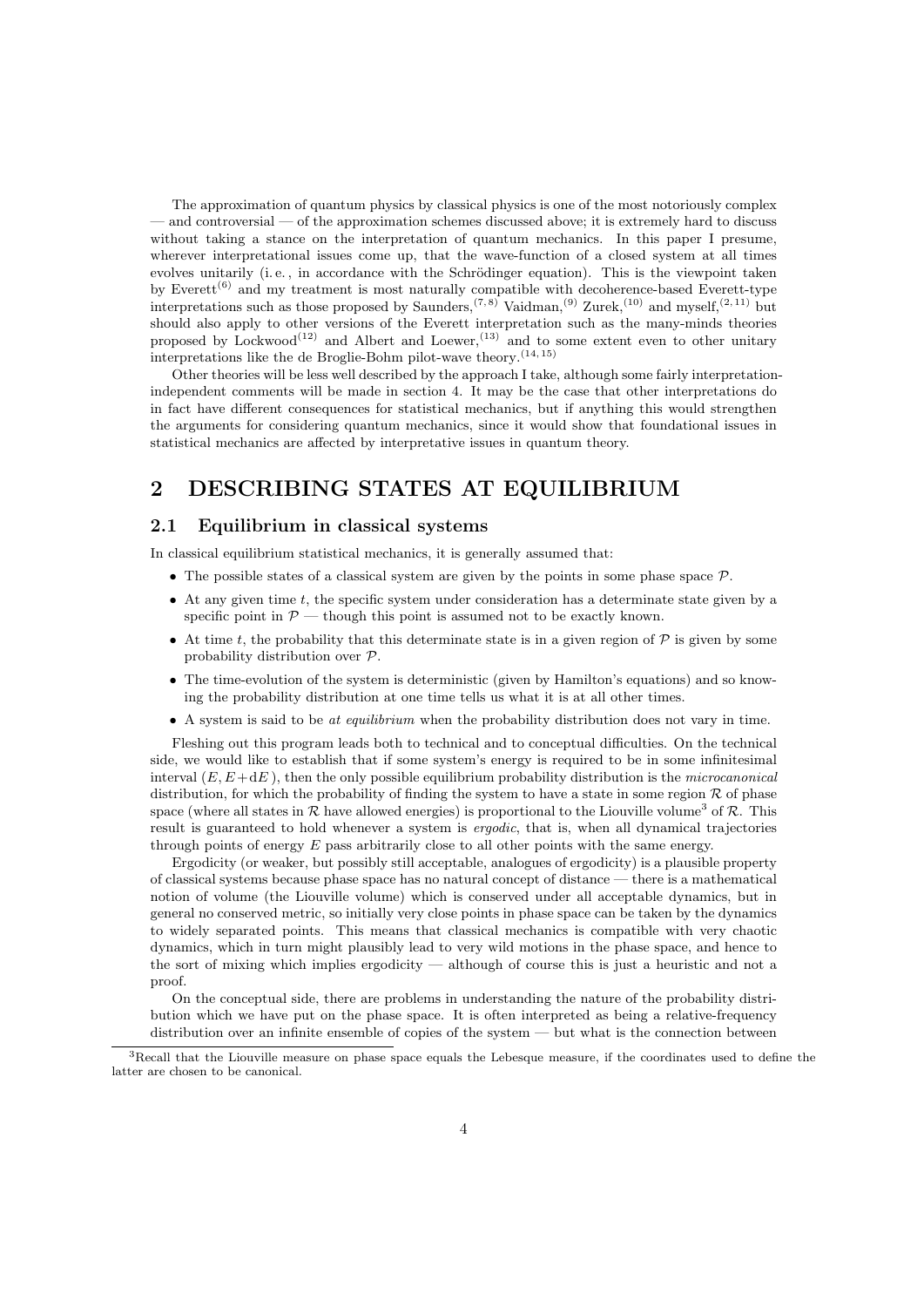this ensemble (which obviously cannot physically exist in a finite classical universe) and the single systems which we in fact observe?

### 2.2 Equilibrium in isolated quantum systems

In discussions of quantum statistical mechanics one often<sup> $(16-19)$ </sup> finds the following account of equilibrium: if the system is at energy E, and if there are n orthogonal eigenstates  $|\phi_1\rangle$ ,...,  $|\phi_n\rangle$  all of energy E, then the system is determinately in one of these states, with probability  $1/n$  for each. It is sometimes even claimed that quantum mechanics simplifies the classical description by replacing a continuum of classical states with finitely many quantum states.

It is easy to see that this description must be inadequate. Any system for which  $E$  is a degenerate eigenvalue of the Hamiltonian will have a continuum of eigenstates with energy  $E$ , and there is no reason to prefer one basis for the E-eigenspace over another. But if we say that  $\{|\phi_i\rangle\}$  is such a basis, then we are claiming that the system is with certainty in state  $|\phi_i\rangle$ , for some j, and hence that it has no chance at all to be in superpositions such as

$$
\frac{1}{\sqrt{2}}(|\phi_1\rangle + |\phi_2\rangle). \tag{3}
$$

In any interpretation which treats the quantum wavefunction as real, this is implausible, as the choice of the  $|\phi_i\rangle$  basis was made arbitrarily.

More careful treatments (see, e.g., page 33 of Binney *et al.*<sup>(20)</sup> or page 99 of  $Garrod<sup>(21)</sup>$ acknowledge this problem, and instead define the quantum microcanonical distribution in a manner very similar to that used in classical mechanics: a probability distribution is placed upon all states in the energy- $E$  eigenspace, not just on a specific basis of that subspace. Since there is a continuum of such states, this requires a measure to be specified: the measure used is the volume measure on the unit sphere in Hilbert space. This process is superficially closely analogous to the procedure used in classical physics (the Hilbert-sphere measure, like the Liouville measure, is preserved under all allowed dynamics), and can be shown to give the same statistical results as the naive account.

However, it is easy to see that the analogy with classical mechanics can only be superficial. In the classical case a given energy-E state will move wildly around the energy-E subspace of  $\mathcal{P}$  (this is what ergodicity is all about), but a quantum state of energy  $E$  is an eigenstate of energy, and hence will not change at all with time. Hence not just the canonical distribution, but any distribution at all within the quantum energy- $E$  subspace will be preserved with time.

More generally, finding ergodic behavior in quantum systems — not just in energy eigenspaces can reasonably be predicted to be much harder than in classical systems. The reason for this is that in quantum mechanics, unlike classical mechanics, there exists a natural distance measure  $-$  given by the Hilbert-space norm — which is preserved by the quantum dynamics. This means that states which begin close together (as defined by this measure) will forever after remain as close together. This property of quantum systems, though not ruling out a quantum analogue of ergodicity, clearly makes it less plausible as an assumption about a given system.

The conceptual questions regarding the probability distribution over states are also different in the quantum case. In quantum statistical mechanics we do not in fact work with probability measures over states, but with probability density operators — that is, with self-adjoint, positive, trace-one operators on the Hilbert space of the quantum system. This is of course possible because our ability to measure the state is much more restricted in quantum than in classical mechanics: in the latter case we can in principle measure the exact phase-space point describing the system, whereas in the former case it is a consequence of Gleason's theorem<sup> $(22)$ </sup> that any probability distribution of observation outcomes on the system can be described by a single density operator.

This leads to an underdetermination of the probability distribution in quantum mechanics. The space of possible probability measures over an  $n$ -dimensional eigenspace is of course infinite-dimensional, whereas the space of density operators describing the same subspace is only  $(n^2-1)$ -(real)-dimensional. Hence there are a vast number of possible probability distributions on pure quantum states which give the same density operator — in other words, which are empirically equivalent.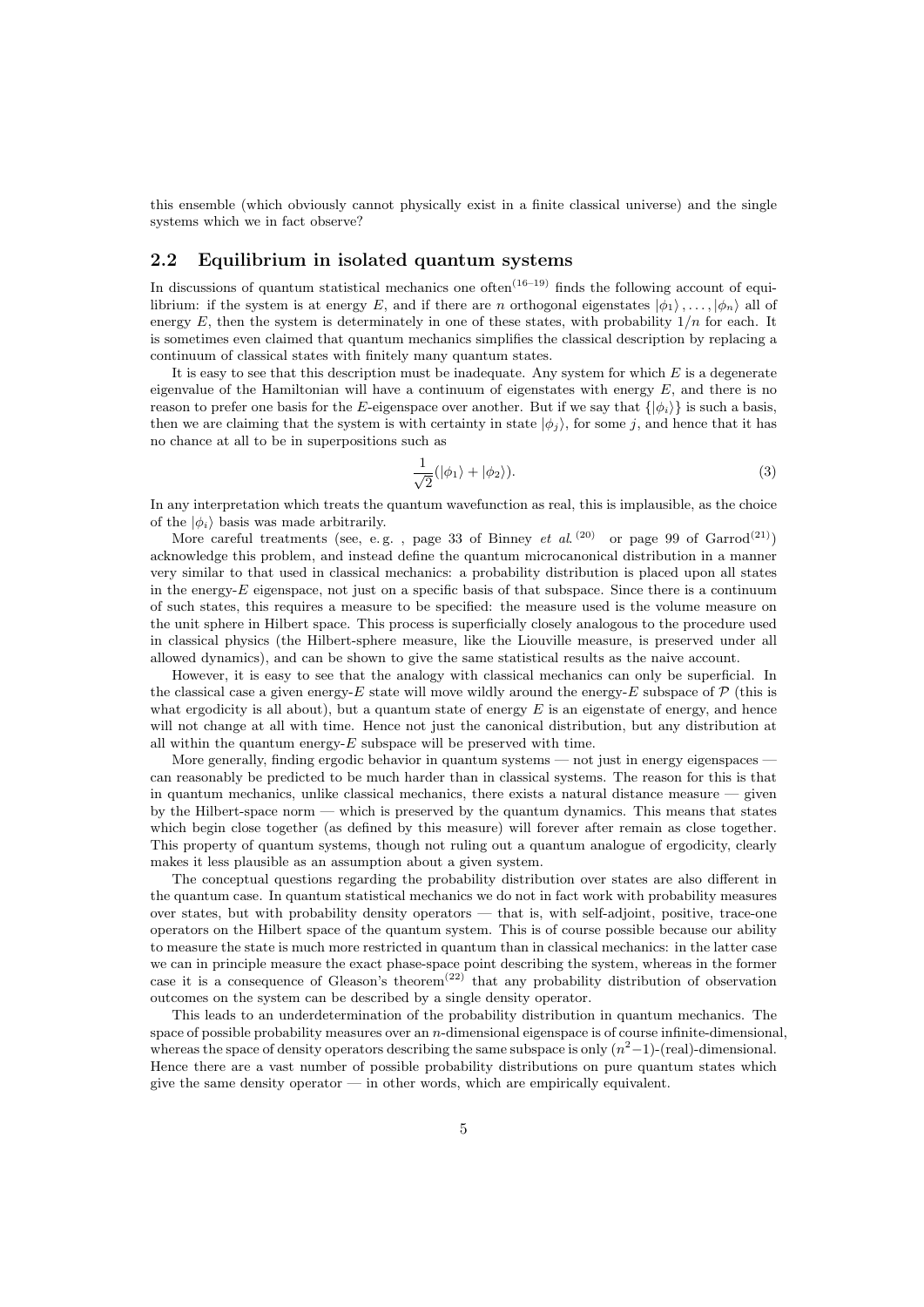We briefly recall why this is so: given a probability distribution  $p(i)$  over some (not necessarily orthogonal) states  $\{|i\rangle\}$ , the density operator is

$$
\rho = \sum_{i} p(i) |i\rangle \langle i| \,, \tag{4}
$$

but this map is not 1 : 1 and in general a single density operator can be represented in vastly many ways as a probability distribution over non-orthogonal states. (Generically there is only one way to represent it as a distribution over orthogonal states, but we have already argued that restricting the probability distribution to a specific orthogonal family cannot be justified.)

#### 2.3 Equilibrium in realistic quantum systems

The previous section showed that a statistical mechanics of pure quantum states would be disanalogous in a number of ways from the statistical mechanics of classical systems. However, even the concept of putting a probability distribution over the pure states is dubious, since a pure state is not the most general state for a quantum system.

To recall why this is, let the Hilbert space of the system under question be  $\mathcal{H}_{\mathcal{S}}$ . Unless our system is the entire Universe, there must also be some Hilbert space  $\mathcal{H}_{\mathcal{E}}$  of environmental degrees of freedom, such that the Hilbert space of the Universe is<sup>4</sup>

$$
\mathcal{H}_{\mathcal{S}} \otimes \mathcal{H}_{\mathcal{E}}.\tag{5}
$$

Then even if the combined state of system-plus-environment is a pure state, it will not generically be a product state, but rather a highly entangled joint state of  $\mathcal{H}_{\mathcal{S}} \otimes \mathcal{H}_{\mathcal{E}}$ . In such a situation, our system can be assigned a state of its own (provided we avoid carrying out any joint operations on system and environment together) but this state will be a mixed state — i. e. a density operator over  $\mathcal{H}_\mathcal{S}$  and not a pure state in  $\mathcal{H}_\mathcal{S}$ .

Furthermore, even if we do prepare the system in a pure state there is no reason actually to expect it to remain pure. Although the interaction between system and environment is by assumption weak, it has been repeatedly shown<sup> $(23, 24)$ </sup> that even very weak connections lead to very rapid decoherence (i. e. entanglement with the environment). To get some insight into why this is, suppose that the system is initially described by a pure state made up of fairly localized particles. The uncertainty principle causes the wave-packets of the particles to spread out, and of course we may regard a spread-out packet as a superposition of differently-located, localized packets. These packets will exert a superposition of differently directed forces on the environment, causing it to evolve differently for different packets. In dynamical terms this difference may be tiny, leading to environmental states which differ by only nanometers. But all that is important for decoherence is that different states of the system are coupled with orthogonal states of the environment, and two non-overlapping wavepackets are just as orthogonal when separated by manometers as by parsecs.

All this means that if we wish to place a probability distribution over states of a quantum system it had better be a distribution over all states — pure and mixed — of the system, not just over the pure states. It is then rather unclear what that distribution should be, for while there is a measure on the space of density operators (generated by the inner product  $\langle \hat{A}, \hat{B} \rangle = \text{Tr}(\hat{A}^{\dagger} \hat{B})$  on the vector space of all linear operators) which is preserved under unitary transformations, the decoherence process which sends pure states to mixed ones is not unitary.

At this point one might object that the problem has been changed by sleight-of-hand. After all, in classical statistical mechanics it is generally assumed that a system is isolated from external influences, so should we not make the same assumption of isolation in quantum mechanics?

 $4$ This is something of an over-simplification, actually: if we really are considering the state of the Universe then we can expect it to break into wildly different branches, with the subsystem structure varying from branch to branch; hence, the tensor-product decomposition above is to be understood as applying only to the branch or set of branches in which the system actually exists.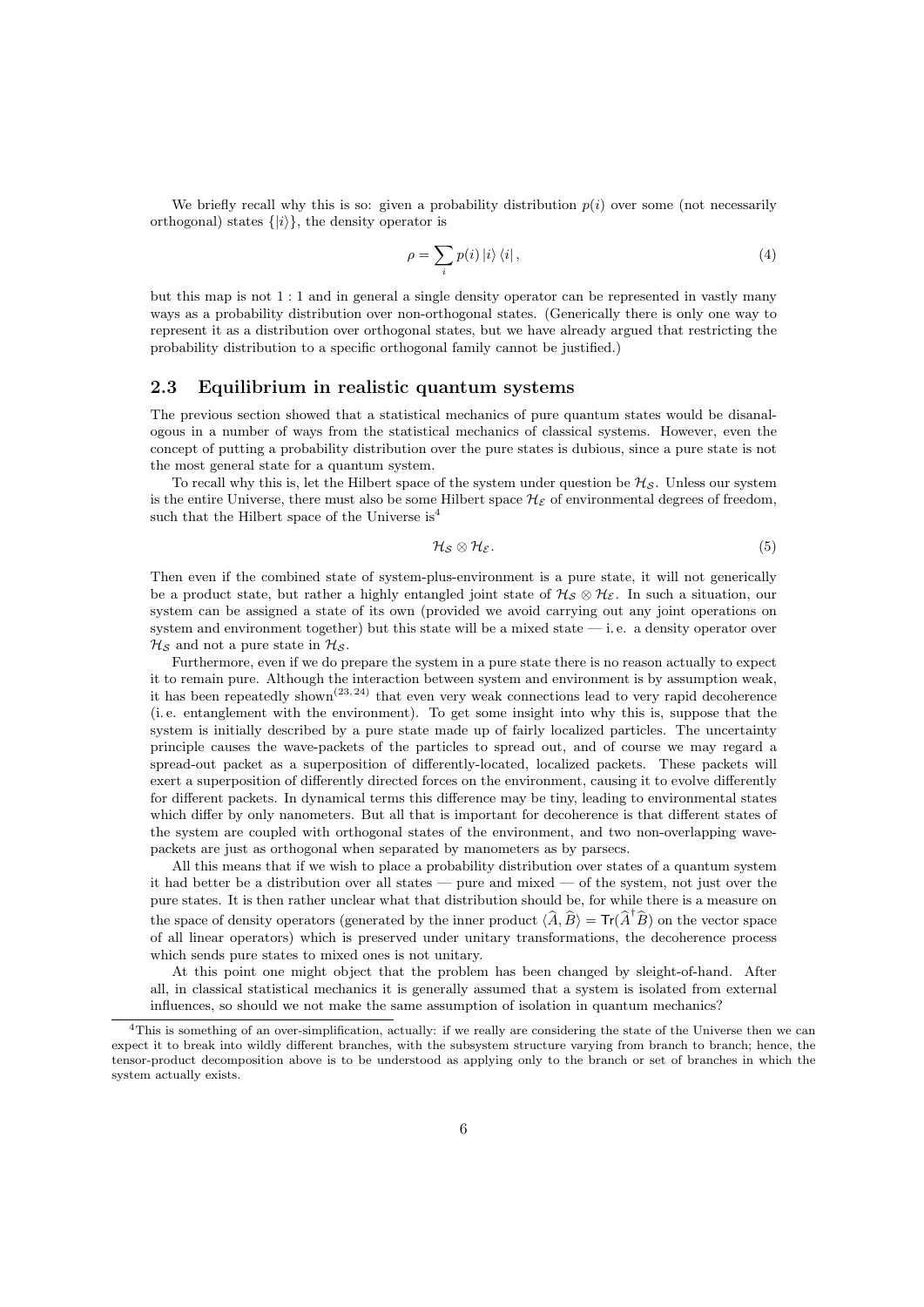There are three problems with this view. Firstly, even if the influence of an external environment is entirely blocked, a quantum system can still be entangled with that environment — so a mixed state is a perfectly valid state for that system, and prima facie should be considered when putting a probability distribution onto such states. (There is no classical analogue for this: even when a classical system is interacting with an environment, its state is still represented by a single point in phase space.)

Secondly, it is overwhelmingly difficult to isolate a quantum system even approximately from its environment — vastly more so than for a classical system. To understand why this is so, recall that for a classical system interference from the outside is generally in the form of energy transfer between system and environment, which can usually be neglected by making the characteristic energies within the system very large compared with the energy transfer in system-environment interactions. In quantum mechanics, by contrast, interference primarily takes the form of information transfer, and this cannot be eliminated in the same fashion. For instance, in considering the motion of the Earth around the sun, energy loss through damping from the microwave background radiation is utterly negligible — but if the Earth were in a coherent superposition of two macroscopically separated states, a single microwave photon would suffice to decohere them.

The third reason is that to recover classical mechanics from unitary quantum mechanics, it is generally agreed that we need decoherence to prevent the existence of unobserved coherent superpositions of macroscopically distinct states. As such, at least whilst we are considering domains of quantum mechanics which are in some sense "approximately" classical (and in particular, those which are macroscopic) we will be forced to include some decoherence. This point will be developed further in section 4.

So we return to the problem of finding a probability distribution over the pure and mixed states of the system — that is, over its density operators. Now, these density operators are conceptually speaking very different entities from the 'probability' density operators which were introduced in the previous section. Those were used to describe a probability distribution over states, to be used when the actual state was unknown. The density operators describing states of a system entangled with its environment, on the other hand, encode no classical ignorance at all, but rather reflect the impossibility of describing an entangled state in terms of its constituent systems alone. We might call these latter density operators "entanglement" density operators (they are also sometimes referred to as 'improper mixtures').

So applying the methodology of classical statistical mechanics would lead us to place a probability distribution over the  $(n^2 - 1)$ -dimensional space of such entanglement density operators. But here the underdetermination of the previous section returns with a vengeance, for any such distribution can itself be described by a single probability density operator. The map is of form

$$
p(\rho) \longrightarrow \int \mathcal{D}\rho \; p(\rho) \, \rho \tag{6}
$$

(where  $p(\rho)$  is the given probability distribution over entanglement density operators  $\rho$ ) and is obviously many-to-one.

So although the empirical success of quantum statistical mechanics leads us to expect this probability density operator to be proportional to the projection operator onto the energy- $E$  subspace, it tells us nothing about the physical interpretation of this operator — at one extreme it might be a probability distribution over unknown pure states, at the other extreme the system might be known to be described by an entanglement density operator equal to the probability density operator, so that there is no classical ignorance or classical probability at all.

### 2.4 Failure of the classical description

In view of the time-independence of energy eigenstates, of the subsequent difficulty of using any ergodic results to establish uniqueness of equilibrium distributions, of the inappropriateness of describing a macroscopic quantum system as totally isolated from its environment, and of the great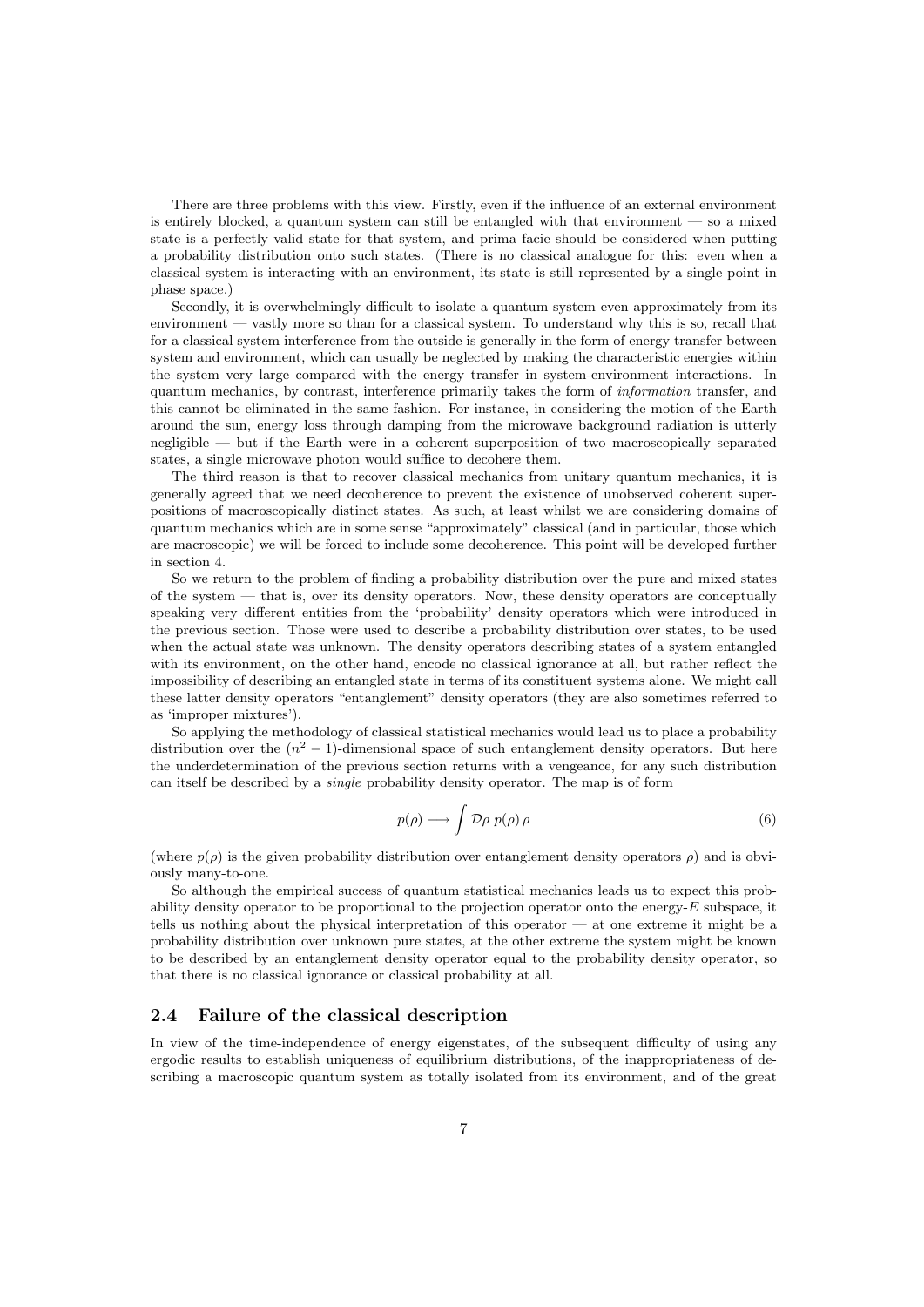extent to which empirically accessible data underdetermines any probability distribution placed on quantum states, we conclude that there is no reason to think that the classical definitions and derivations of equilibrium apply to quantum-mechanical systems. It follows that the features of classical mechanics which allow such definitions and derivations cannot be well-approximated in any approximately classical domain of quantum theory. If it is accepted (as was argued for in section 1) that classical mechanics tells us about the world only insofar as it is approximated by quantum mechanics, it follows that the classical derivation of equilibrium cannot be used to justify the nature of equilibrium states in the world.

This leaves the canonical distribution in a rather precarious position: virtually all attempts to derive it begin with classical physics and attempt to extend the results to quantum physics by analogy, but the arguments of this section imply that

- this extension to quantum mechanics doesn't really work (in other words, the arguments used in the derivation don't work, even if the answer is correct);
- as such, the 'classical' account cannot be a valid account of the microcanonical distribution even in 'classical' regimes of quantum physics. If it can be made to work for genuinely classical systems (which is controversial, of course) then this must be an artifact of classical mechanics and not something which applies to the actual world.

This seems to leave an urgent need for a genuinely quantum account of equilibrium. Though fulfilling this need in any detail lies rather beyond this paper, some tentative ideas will be advanced in section 2.5.

### 2.5 The quantum interpretation of statistical probability

I would like to propose the following conjecture, which I shall refer to as the quantum interpretation of statistical probability (or QISP):

'Ignorance' probability, in the sense of a probability distribution over a space of many possible states of a system, one of which is actual, has no place in statistical mechanics. As such, the *probability* density operator should be banished from statistical mechanics. When a density operator is used to describe a statistical system, it is to be understood as the determinate — though highly non-pure — entanglement density operator which describes that specific system.

My reasons for recommending this conjecture are as follows. The first three reasons are basically conceptual; the other three are more dynamical, and probably more important.

- 1. It would solve albeit by fiat the problem of underdetermination of the probability distribution by the statistical facts. If no ignorance probability distribution is being introduced into the theory at all, then there is no reason to be embarrassed by the problems which would arise if such a distribution were to be introduced.
- 2. It would make the concept of 'ensemble' rather less problematic. In one sense, regarding the density operator as describing a single system removes the ensemble concept entirely; in another (particularly to a reader sympathetic to 'many-worlds' language) it makes the ensemble a physical entity rather than a theoretical abstraction.<sup>5</sup> This has consequences for the way we use the ensemble concept in statistical physics. In classical statistical mechanics we are used to a number of properties and descriptions applying not to the individual system (which is in some specific unknown microstate) but to an ensemble, a supposed infinite collection of such systems

<sup>5</sup>Of course, it is important not to confuse the ontological statement that an ensemble is physical, with the epistemological one that we have access to all of it: we are part of the environment of the system and as such will ourselves be entangled with it (I am grateful to an anonymous referee for this point). Also, if we are to regard the density operator as representing an ensemble of Everett worlds, in a sense we return to the underdetermination problem, for we may make a decomposition into worlds in many ways. Of course this is nothing more than the preferred-basis problem;  $\sec^{(2)}$  for a discussion of why we need not let it get in the way of seeing a quantum state as genuinely describing a multiplicity of worlds.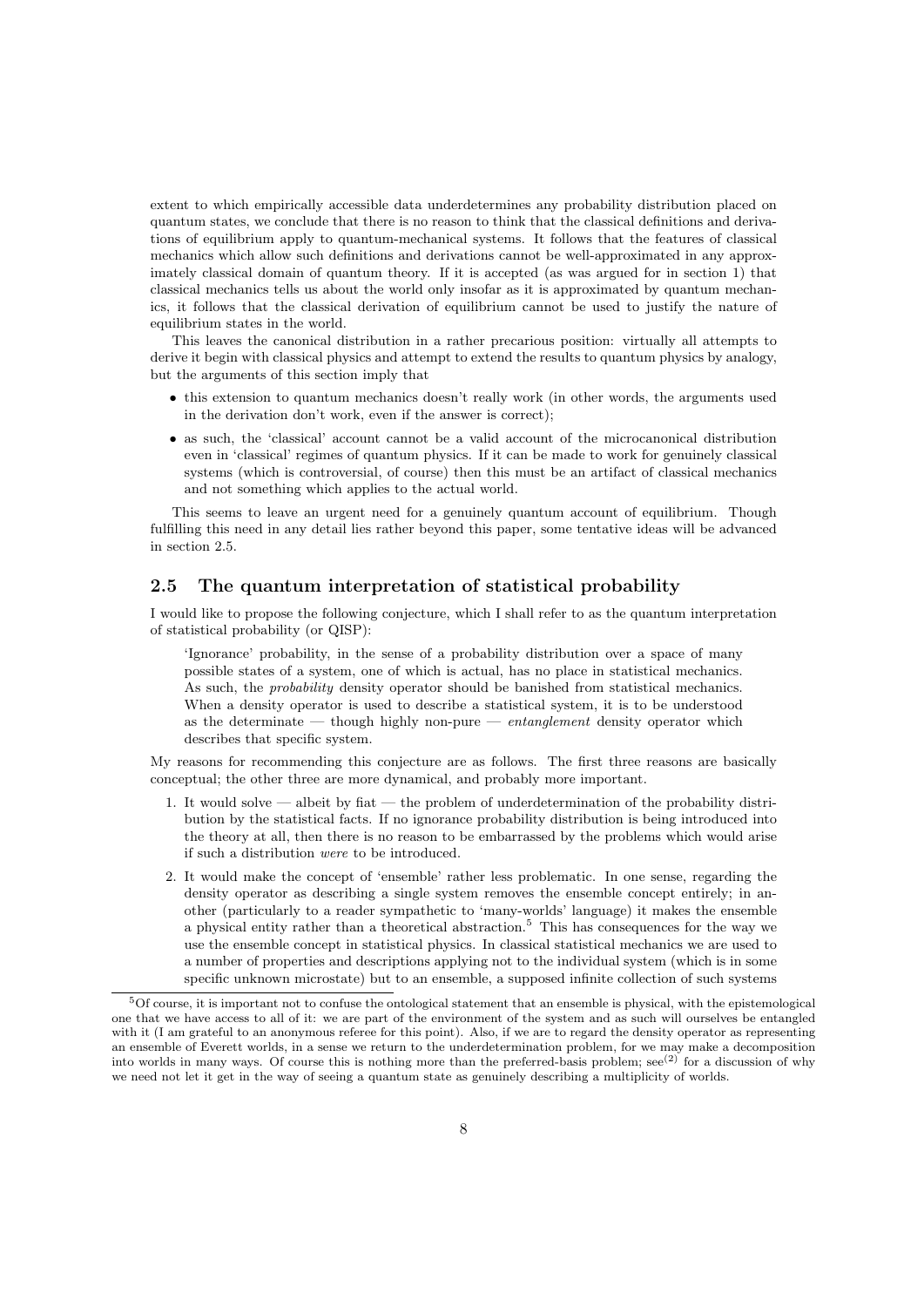whose microstates are distributed over those compatible with the macrostate according to some probability distribution. In particular, concepts like entropy are defined with respect to the ensemble, and the change with time of a macrostate is usually taken to apply to an ensemble rather than an individual system (to bypass the Poincaré recurrence theorem, amongst other reasons). A general discussion is given by  $\mathop{\rm Sklar}\nolimits^{(25)}$ 

In quantum mechanics, if QISP holds then it makes sense to describe a single system as being in a macrostate (i. e. described by an entanglement density operator), and we should be able to assign macrostate properties such as entropy to that single system. This may make it more coherent to describe a unique system as having a certain probability distribution.

This redescription of single systems has relevance for the reduction of thermodynamics to statistical mechanics. In thermodynamics quantities such as entropy are properties of single systems, whereas in classical statistical mechanics they are often taken to be properties of ensembles, or of regions of phase space, rather than of individual systems. It appears that this does not hold in quantum statistical mechanics: entropy may be defined for a single system as in the thermodynamic case.

- 3. If QISP holds, then the (highly problematic<sup>(25)</sup>) probabilities of statistical mechanics are to a large extent removed from consideration, to be replaced with the probability intrinsic to quantum mechanics. Admittedly, the extent to which this is a good thing will depend upon how sanguine the reader is about our prospects for understanding quantum probability. In a pilotwave theory the probabilities are actually introduced in virtually the same way as for classical statistical mechanics, so not much is gained; the topic of probability in Everett-type interpretations is much more controversial (for some recent proposals on how it is to be understood, see Deutsch,<sup>(26)</sup> Saunders,<sup>(8)</sup> Vaidman<sup>(9)</sup> and Zurek<sup>(10)</sup>). But at any rate the problems with probability in statistical mechanics and in quantum mechanics are prima facie two hard problems urgently in need of solution; there is perhaps something to be said for any strategy which replaces two problems with one.
- 4. QISP allows us to construct a 'transcendental' account of equilibrium that is, a justification of the equilibrium state independent of any causal story as to how systems get into equilibrium in the first place — for quantum mechanics which is in some way analogous to the usual accounts in classical mechanics. Recall that in the latter, the microcanonical distribution is to be justified as the only probability distribution which is time-independent; heuristically we expect this to be so because the only obvious conserved quantity for the system is energy and we expect the dynamics of large systems to be unstable enough to explore all regions not expressly forbidden by conservation laws. But all the evidence from studies<sup>6</sup> of decoherence suggests that (in the absence of dissipation) the only density operators which are invariant under decoherence are projections (and sums of projectors) onto eigenspaces of the conserved quantities. For a system which has only energy as a conserved quantity, this is equivalent to saying that the only invariant density operators are microcanonical operators and their sums.
- 5. Although the classical arguments alluded to in (3) above seem plausible, it has generally been recognized in classical statistical mechanics that more technical work is needed to establish them rigorously — this is where ergodicity comes in. Much progress has been made on these technical questions (reviewed by  $\text{Sklar}^{(25)}$ ) and despite the arguments advanced above against the classical derivations of equilibrium, it is hard to deny that there is something very suggestive

 $6$ We can identify at least three separate research programs in decoherence which support these claims. The use of the predictability sieve $(27, 28)$  as a method of picking out minimum-decoherence pure states tends to show that, although there exist states (usually coherent states) which are maximally resistant to decoherence, nonetheless all the pure states eventually decohere. (Admittedly this is only partial support, for it does not prove that there are no highly mixed states other than the microcanonical ones which don't decohere.) The algebraic approaches<sup>(29,30)</sup> to studying decoherence in small (multiqubit) systems suggest that only symmetries provide a method of stabilizing systems against decoherence. And the topic of quantum analogues of chaotic systems, which is perhaps the most suggestive for our purposes, will be discussed in extenso in section 4.1, and shown to give strong support to the claims in (4).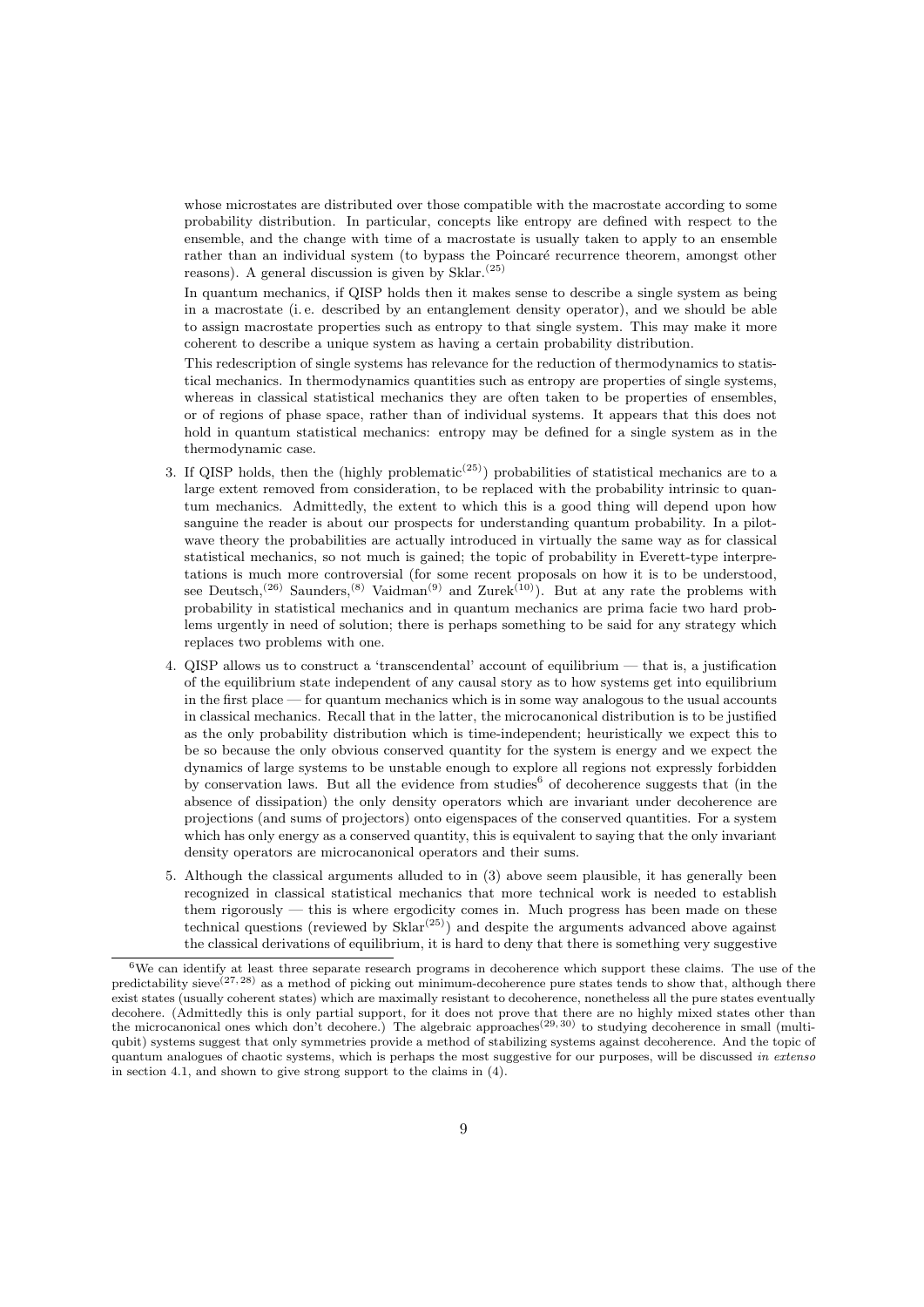about some of the ergodic results — and thus something unsatisfactory in simply writing them off as an artifact of a superseded theory. It is then a virtue of the QISP approach that it rehabilitates this technical work, maintaining its connection with equilibrium even whilst to some extent abandoning the conceptual arguments usually used to establish the connection. This point cannot be developed further until we have discussed quantum mechanics on phase space; we will return to it in section 4.2.

6. The last point is perhaps the most telling: if we accept the plausibility of (4) then the microcanonical density operator (interpreted as an entanglement density operator) is the only state of the system (at given energy) which is a valid equilibrium state — all other states evolve to that state, so any probability distribution over any other states will not be an equilibrium distribution at all. Put another way: it may well be that QISP holds automatically at equilibrium, because the dynamics of the system force it upon us.

To illustrate these points — and in particular the last one — we now leave quantum mechanics in its full generality, and focus on those regimes of the theory in which it may be said to approximate classical physics.

### 3 CLASSICAL-DOMAIN QUANTUM MECHANICS

#### 3.1 Quantum mechanics on phase space

Let us take stock. In section 1 it was argued that (despite its strict falsehood) we are able to use classical mechanics as a theory in some circumstances because quantum mechanics has regimes which are approximately isomorphic to regimes of classical physics, and that we should only be interested in the foundational problems of classical statistical mechanics per se insofar as they are taken by this approximate isomorphism into genuine foundational problems of quantum statistical mechanics.

Section 2 gave what might be called a 'non-constructive' proof that many such classical foundational problems are not in fact taken over to quantum mechanics. The argument can be summarized thus:

- 1. quantum mechanics is conceptually and structurally incompatible with the methods used to derive classical statistical mechanics;
- 2. hence those methods do not apply to quantum mechanics;
- 3. a fortiori they cannot apply to the classical domains of quantum mechanics;
- 4. hence problems with classical statistical mechanics which are formulated in terms of these classical methods cannot apply to classical-domain quantum mechanics.

In the remainder of the paper, we shall be concerned with the more 'constructive' question of why the approximate isomorphism between classical mechanics and classical-domain quantum mechanics fails to map the classical derivations of statistical mechanics into quantum mechanics. In doing so, we will shed some light on the QISP hypothesis of section 2.5, and restore to some extent the importance of the concept of classical ergodicity.

To do this, we need to spell out just what 'classical-domain quantum mechanics' actually looks like as a theory (more accurately, as a subtheory of quantum mechanics). The requirements on CDQM are fairly obvious: it should be a theory of quantum states approximately localized in both position and momentum, and those states should approximately speaking evolve in accordance with the classical equations of motion — or more precisely, in accordance with some classical equations of motion.

Of course, finding states which are exactly localized in both position and momentum is an impossible goal: position and momentum do not commute. But equally, there are some states which should obviously be described as effectively localized within a certain region both of position and momentum space: a Gaussian wave-packet is an obvious example. There is of course an extensive literature on approximate joint measurements of position and momentum, using the positive-operator-valuedmeasure (POVM) formalism (see Busch, Grabowski and Lahti<sup>(31)</sup> for a recent review). We shall not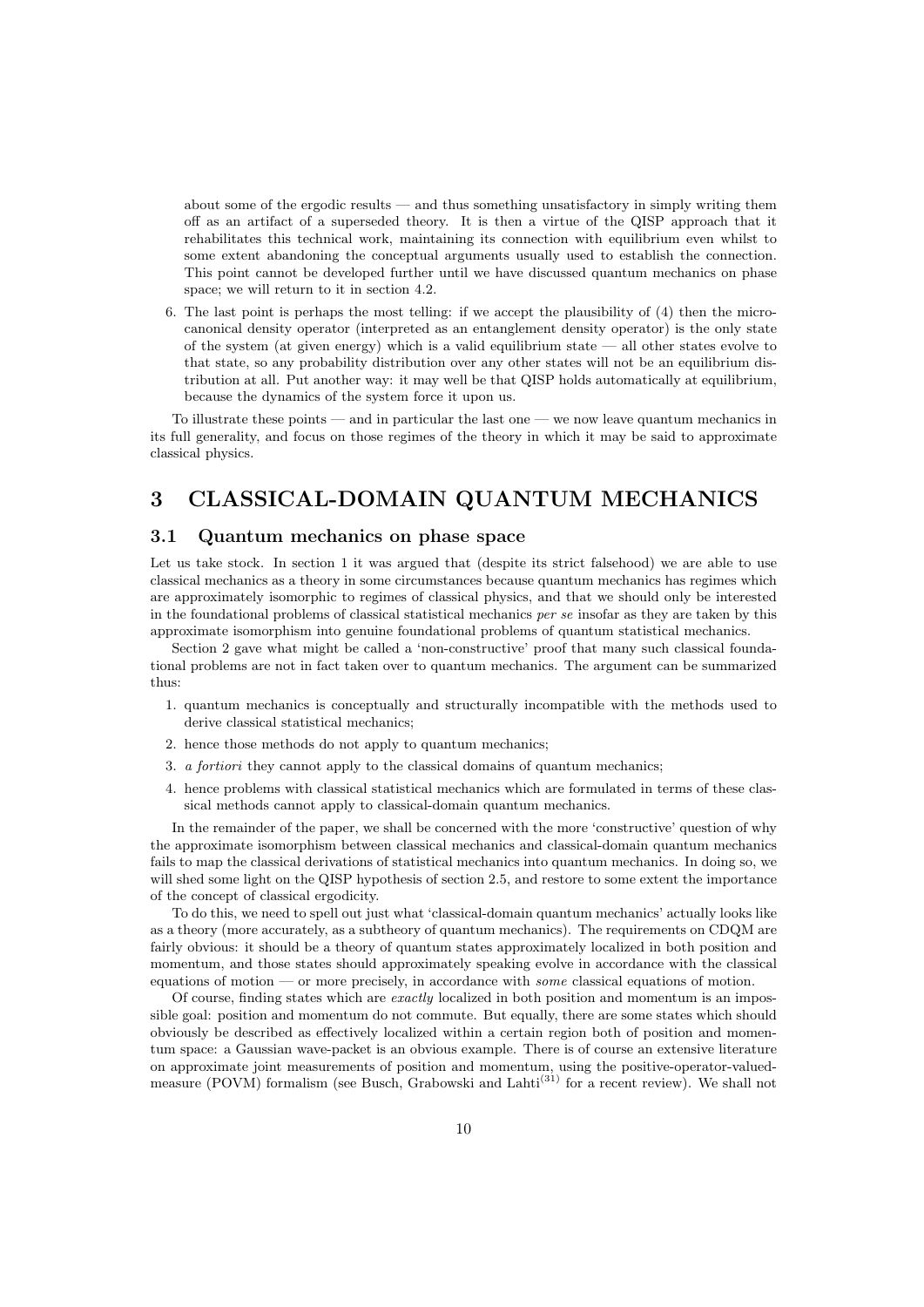need the details of this formalism here, for it is enough to know that there exists a well-defined notion of approximate measurement of phase space position, and that we can use it to determine which states are approximately localized. Rather as we would expect, the POVM formalism predicts that it makes sense to describe states localized in phase-space volumes large in comparison to  $\hbar^n$  (where  $2n$  is the dimensionality of phase space) but that we cannot find a good concept of phase-space localization within significantly smaller volumes.

The phase-space dynamics of states is usually studied by the following method: we look for some representation of all the quantum states (not just the approximately localized ones) in some way which makes their associated phase-space probability distribution transparent; we then look at how that distribution evolves under the quantum dynamics. In general it is possible to represent both pure and mixed states in this fashion. We can then insist on two criteria which the system must satisfy in order to count as "approximately classical". Firstly, those pure states which are approximately phasespace-localized must remain approximately localized on relevant timescales: localized states must not be delocalized by the dynamics. (We are not restricting our attention to closed quantum systems, so we will permit localized pure states to be taken to entanglement density operators made up from localized pure states). Secondly, we require the states to obey approximately classical dynamics, which is to say that the localization centers of localized states are required to evolve in accordance with Hamilton's equations for some classical Hamiltonian (which should presumably be related in a relatively straightforward way to the quantum Hamiltonian).

### 3.2 The Wigner function

There is a considerable tradition of constructing phase-space representations of quantum states, going back to work of Wigner.(32) Wigner's own solution to the problem is still the most widely used and will suffice for our purposes: to every quantum state (pure or mixed)  $\rho$ , we will assign a real function  $W_{\rho}(q, p)$  on phase space. This function (the *Wigner function*) has some of the formal properties of a classical probability distribution. In particular, it yields exactly the right 'marginals', i. e. the probability distributions over position and momentum separately:

$$
\int dp W_{\rho}(q, p) = \langle q | \rho | q \rangle \tag{7}
$$

and similarly for momentum. However, it cannot be regarded even formally as a probability, as it is sometimes negative!

We always knew, though, that there was no prospect of quantum states yielding an exact phasespace probability distribution, because (a) the uncertainty principle tells us that no quantum state is perfectly localized in phase space, and (b) it is easy to exhibit pure states which are not remotely localized. As explained in the previous section, our goal is the much more modest one of providing a probability distribution over the outcomes of *approximate* joint measurements of  $q$  and  $p$ , and it can be shown<sup>(31)</sup> that if we "blur" the Wigner function over regions of volume  $\sim \hbar^n$ , we obtain precisely such a probability distribution for the state.

The Wigner function is far from the only function of this kind: many others (Husimi functions, P-distributions, Q-distributions, etc. ) have been proposed at various times, and none of them avoid some pathologies when examined on scales small compared with  $\hbar^{n}$ ; this is an inevitable (and provable) consequence of the uncertainty principle. It is tempting, but mistaken, to ask which function is the 'correct' representation on phase space. They are all representations of the same quantum state, and when observed at appropriate scales they all give the correct probability distribution with respect to approximate phase-space measurements. I have chosen to work with the Wigner function in this paper because it is the most commonly used in investigations of quantum phase-space dynamics and quantum chaos; this is in turn because of the relative simplicity of its definition and equations of motion.<sup>7</sup>

<sup>&</sup>lt;sup>7</sup>The equation motion for the Wigner function is given by the Moyal bracket,<sup>(33)</sup> a generalization of the Poisson bracket. The Moyal bracket of two functions equals their Poisson bracket plus some higher terms suppressed by powers of  $\hbar$ .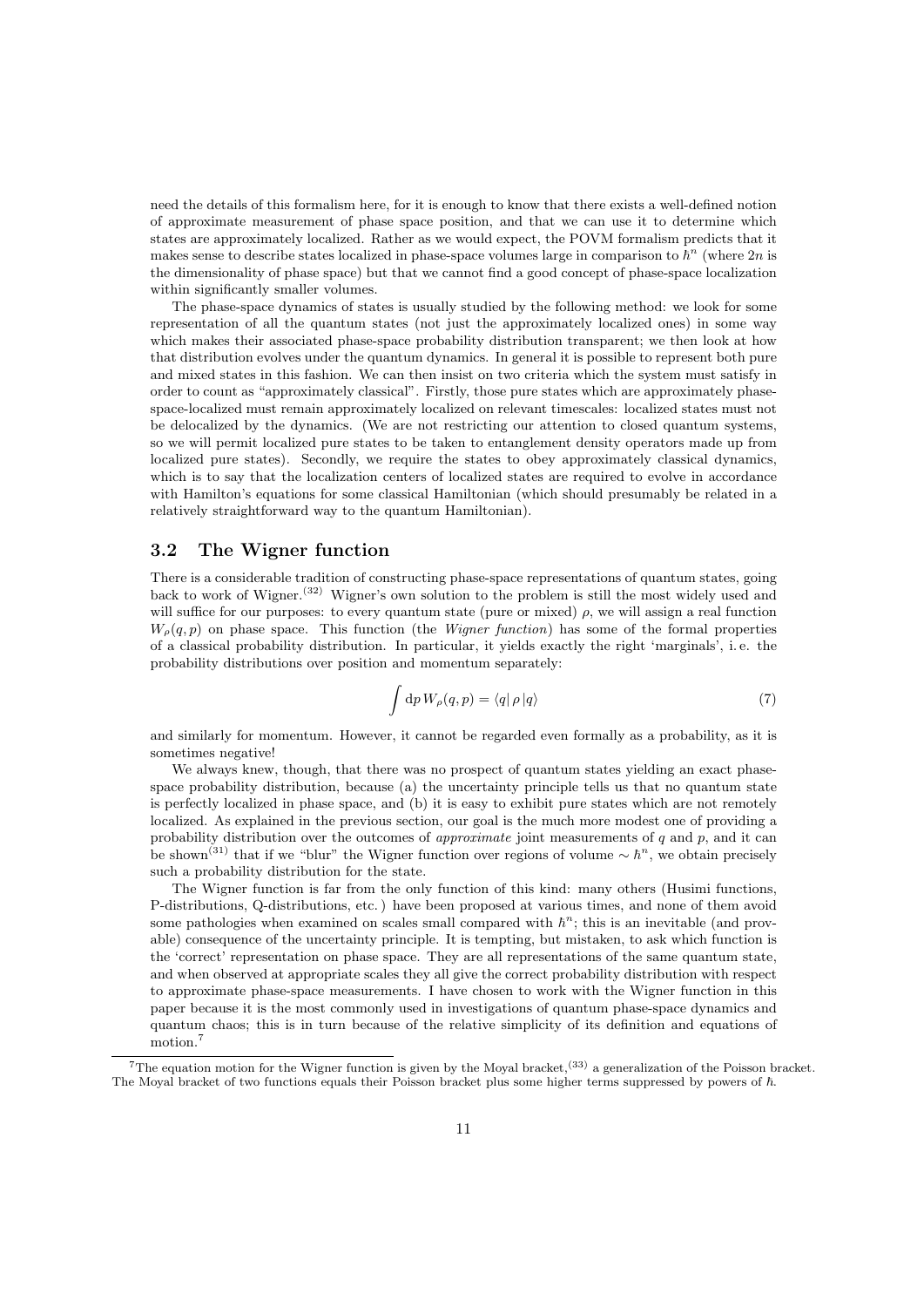With this technical machinery in hand, we can now state cleanly some necessary conditions for classical results to be treated as relevant to the actual quantum world. Results about the evolution of some classical probability measure on phase space apply to classical-domain quantum mechanics, and hence have some chance of applying to the actual world, only if:

- 1. There exists a Wigner function whose phase-space probability distribution approximately matches the classical distribution, and which is the Wigner function either of an approximately localized pure state, or of a mixed state made up of such pure states.
- 2. The quantum dynamics of the system cause the Wigner function's evolution in phase space approximately to match the evolution of the classical distribution.
- 3. These quantum dynamics also do not cause localized states to become delocalized, at least on the timescales relevant to the problem.
- 4. The classical results in which we are interested have not been lost as a consequence of all the 'approximately' caveats of the first three points!

It should be stressed that these are necessary but not sufficient conditions. In particular, all of the above could hold for some system and yet it might still be necessary to regard the Wigner function as being that of an entanglement density operator, and thus as having nothing to do with classical probability — unlike the case in the classical distribution being approximated.

We are now in a position to consider the dynamics of 'approximately classical' systems and compare them to genuinely classical ones. This will be the task of section 4, but first we digress onto another foundational problem of classical mechanics which does not apply to classical-domain quantum mechanics: the 'problem of measure zero'.

#### 3.3 Justifying phase space measures

When doing classical statistical mechanics, to calculate probabilities it is necessary to have both a function on phase space and a measure on it, and it is customary to use the Liouville measure. There are various motivations for the naturalness of this choice: it is the only measure which has the same functional form in any canonical coordinates; it is the only measure preserved under all allowed (classical) phase-space evolutions; the equations of motion for probability distributions take on a particularly elegant form when Liouville measure is used, etc. Furthermore, in general our choice of measure can quite legitimately be made on grounds of convenience: given a probability distribution we can represent it with any measure<sup>8</sup> (provided we are willing to use singular functions like delta functions).

Unfortunately, there are some situations where the connection between the Liouville measure and probability must be made a priori: specifically, many classical dynamical results which we would like to hold for all phase-space points actually hold for all points except for a set of Liouville measure zero. We would like to exclude these points by saying that a given system has zero probability to be found at one of these points, but this requires us to justify why this should be the case — after all, there are plenty of measures which assign nonzero measure to these points. (This 'set of measure zero problem' is discussed, in the classical context, by  $\text{Sklar.}^{(25)}$ )

We shall see in section 4 that modifications to classical dynamics made by quantum mechanics mean that we should be quite cautious about the validity of classical dynamical arguments applied to ergodic systems, but there is a more fundamental reason why the set of measure zero problem may be alleviated by quantum mechanics — namely, the sets of measure zero do not appear to have any quantum analogue. In the Wigner function formalism, every state occupies a phase-space region of non-zero Liouville measure; individual points on the phase-space do not correspond to any physical states. Hence any dynamical result applying to all regions of nonzero measure would apply to all states.

<sup>&</sup>lt;sup>8</sup>Given a function f, a measure  $\mu$ , and a region R of phase space, the probability of finding the system in R is  $\int_{\mathcal{R}} f d\mu$ ; clearly, then, modifications of  $\mu$  can be compensated for by modifications of  $f.$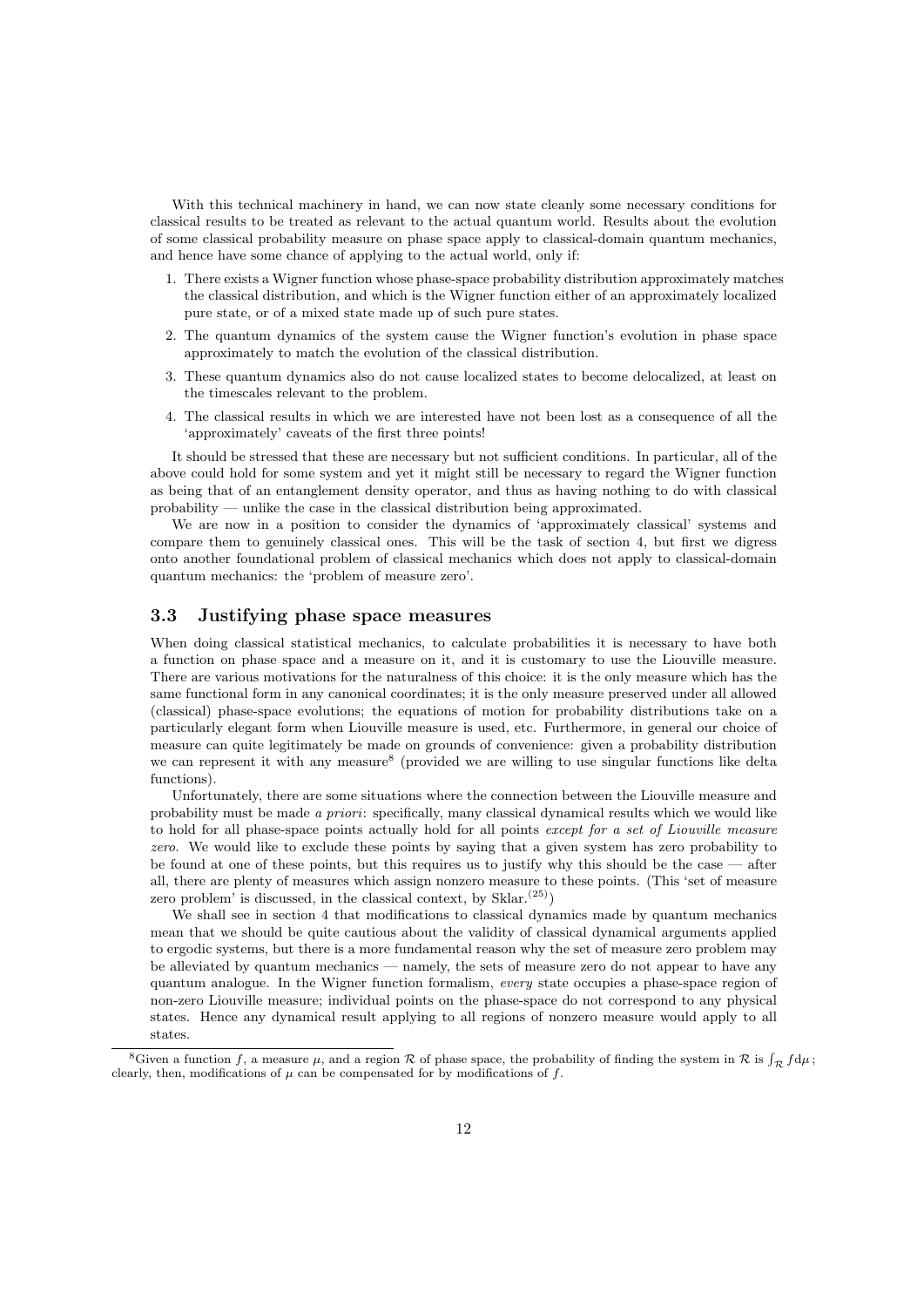Of course, as mentioned earlier the Wigner function is not the only way to do quantum mechanics on phase space, and there are phase-space representations in which states are contained in regions of zero measure.<sup>9</sup> However, even in these cases only a special subclass of states have zero measure; the generic state has nonzero measure. Hence given any zero-measure state we can always find one arbitrarily close (as measured by the Hilbert-space norm) of non-zero measure, and since quantum dynamics are linear a sufficiently close quantum state will approximate the dynamics of the state in question to any desired degree of accuracy.

Another way of seeing why the measure-zero problem disappears in quantum mechanics is as follows: the problem assumes that arbitrarily small regions of phase space can legitimately be discussed, whereas all of the phase-space representations of quantum states only describe phase-space locality when we avoid probing them on scales smaller than  $h<sup>n</sup>$ . This is not a limitation of these quantum descriptions: it is not that we are giving up on describing smaller phase-space volumes, but rather that we are recognizing that quantum mechanics — and thus the actual world — has no concept of phase-space localization on such small scales. Thus the approximate isomorphism between classical mechanics proper and the classical domains of quantum mechanics will not preserve the concept of a measure-zero subset  $-$  so, by the fourth criterion of section 3.2, we should reject the measure-zero problem as a relevant foundational problem for statistical mechanics as it applies to the actual world.

## 4 QUANTUM DYNAMICS OF CLASSICALLY CHAO-TIC SYSTEMS

### 4.1 Quantum chaos

In this section, it will be argued that 'classical' statistical-mechanical systems have their dynamical behavior profoundly modified by quantum theory. This will form the basis of my 'constructive' argument about the relevance of quantum effects to classical statistical mechanics, as well as providing the promised (in section 2.4 illustration of QISP and the arguments in favour of it.

At first sight it may seem trivially wrong that classical and quantum systems will have such profoundly different dynamics. After all, we know that classical mechanics is an effective limiting case of quantum mechanics, and furthermore can directly derive correspondence results: for instance, the Wigner function obeys dynamical laws equal to the classical dynamics together with some apparently negligible higher terms.(35)

The reason why quantum effects are after all important is linked to the nature of the dynamics of (classical) statistical-mechanical systems. To have any chance of showing the dynamical mixing properties which such systems need to approach equilibrium, their dynamics need to be highly chaotic: that is, trajectories initially close to one another must rapidly diverge, so that an initially localized probability distribution becomes spread across the whole phase space. In fact, one can characterize a chaotic system by the exponentially rapid divergence of its trajectories.

However, the concept of trajectory is foreign to quantum mechanics, as is the idea of arbitrarily close initial states ending up widely separated: after all, the Schrödinger equation is unitary. To see the implications for quantum states we need to consider the evolution of the whole classical probability distribution, and compare that to the evolution of the Wigner function or another phasespace representation of the quantum state.

The evolution of the classical distribution can be understood from two conflicting considerations: the trajectories are diverging exponentially so that initially close points are increasingly found very far away from one another in the phase space; but the overall volume of the region where the distribution is non-zero must be conserved, by Liouville's theorem.<sup>10</sup> This means that the distribution becomes

 $9$ Glauber's<sup>(34)</sup> "P-representation", for instance, assigns a delta function to coherent states; I am grateful to an anonymous referee for this reference.

 $^{10}$ Of course, this was understood by Gibbs<sup>(36)</sup> more than a century ago, in the context of statistical mechanics; see  $Sklar<sup>(25)</sup>$  for a historical discussion.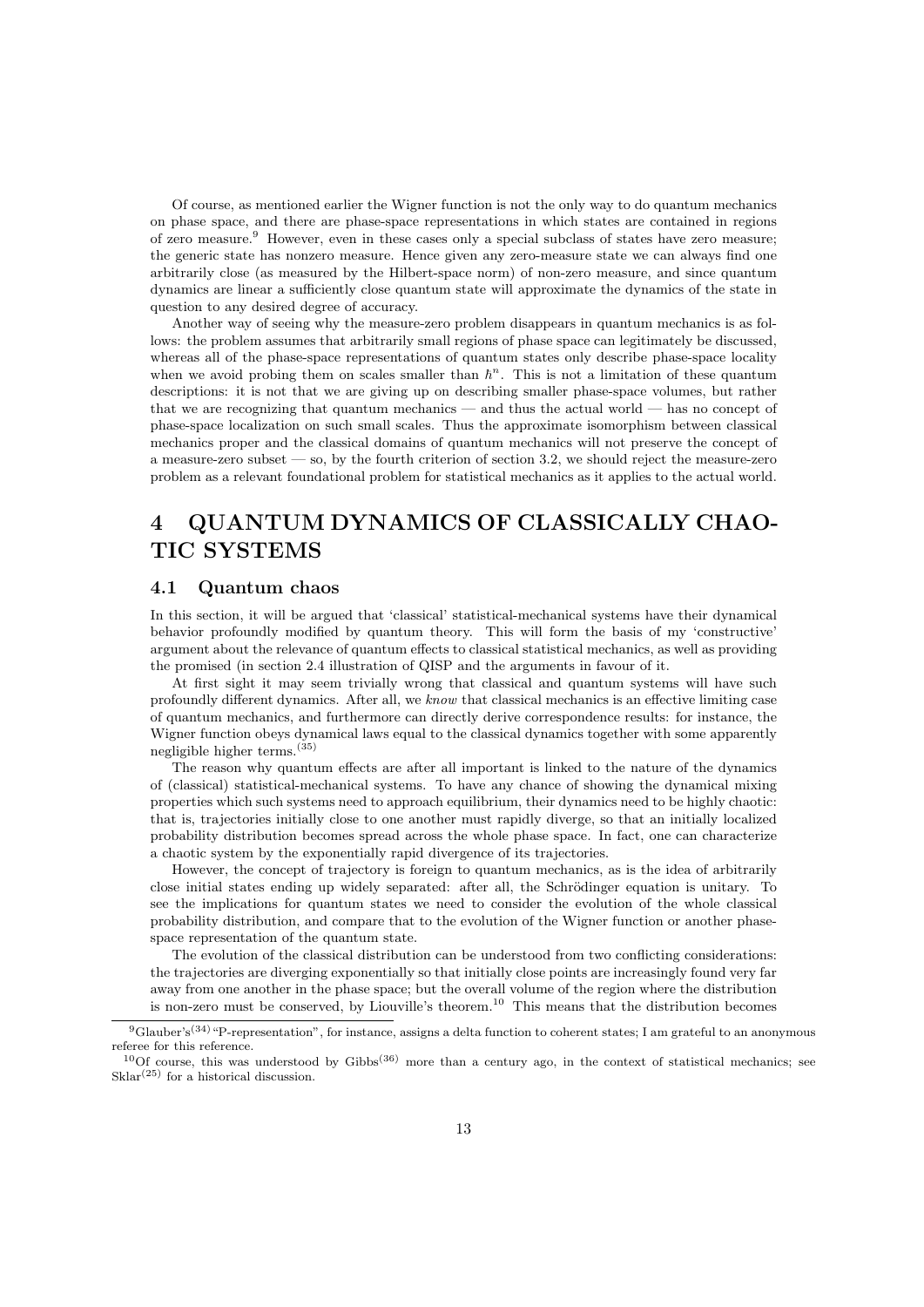highly distorted, extending long thin filaments which grow and develop fine structure at exponential rates. There is no dynamically preferred length scale in classical mechanics, hence nothing to stop this fine structure developing at arbitrarily small scales.

Quantum mechanics, however — and hence its classical limit — does have a preferred length scale. As Peres says:

Any compact domain, obeying the Liouville equation of motion, is continuously distorted and tends to project increasingly long and thin filaments. As time passes, new, finer filaments emerge, whose volume is less than  $\hbar^{N}$ . The quantum density  $\rho$  (or the Wigner function ...) cannot reproduce these minute details and smoothes them away. We therefore expect the quantum dynamical evolution to be qualitatively *milder* than the classical one. ( (35), p. 303)

How can we reconcile this with the observed accuracy of classical mechanics? The details are both complicated and somewhat controversial, but appear to be as follows (I follow Berry and coworkers<sup>(37, 38)</sup> and Zurek and Paz;<sup>(39, 40)</sup> however see Casati and Chirikov<sup>(41)</sup> for a criticism of Zurek and Paz's approach).

- 1. Suppose we begin with a quantum system in a pure state, and describe it by a Wigner function on phase space. To begin with (i. e. while the classical state has no fine structure on scales smaller than  $h^n$ ) the Wigner function accurately approximates the classical evolution.
- 2. After a time of approximately

$$
\tau_c \ln(I/\hbar),\tag{8}
$$

where  $\tau_c$  is the timescale for exponential growth of classical filaments and I is the system's  $\arctan$ ,<sup>(37)</sup> fine structure has developed on scales too small for the Wigner function to follow; on a similar timescale,(39) the Wigner function will have become highly delocalized in position space in at least some directions. Note that (due to the logarithm in (8), which is in turn due to the exponential growth rate of fine structure) this timescale will not be comfortably large, even for macroscopic systems; it will instead be on roughly the same timescale at which the classical state spreads across phase space, and hence on the timescale of approach to equilibrium. (In fact, Zurek<sup>(39)</sup> calculates the timescale for Hyperion, Saturn's classically chaotic moon, to become delocalized across its entire orbit if allowed to evolve in isolation, and gets a figure of about twenty years. Zurek's paper, describing the quantum mechanics of planetary motion(!) is a salutary lesson in how careful we should be before deciding that quantum effects are negligible.)

- 3. If the system were genuinely isolated (and given our assumption that even macroscopic isolated systems have unitary dynamics) then the system will genuinely cease to behave classically. However, in any realistic case the presence of macroscopically delocalized states will by now have led to environment-induced decoherence, effectively collapsing the wave-function into a basis approximately localized in both position and momentum and changing it from a pure to a mixed state. The effect of this on the Wigner function is to prevent narrow filaments<sup>(39,40)</sup> from getting too narrow, allowing them to continue to track the classical evolution at the cost of no longer preserving the phase-space volume of the state. Since phase-space volume is related to entropy (via  $S = k \ln(\text{volume})$ , this increase in phase-space volume corresponds to an increase in the fine-grained entropy of the system.  $^{\rm 11}$
- 4. Of course, the fact that outside interference can increase the entropy of a system is also true in classical statistical mechanics. The difference here is that it seems reasonable to consider classically chaotic systems in isolation, whereas if we isolate chaotic quantum systems they develop, in short order, the pathology of macroscopically delocalized states. (Also phenomena which have a totally negligible effect on classical dynamics — the effect of the microwave background

 $11$ It should be acknowledged that we are assuming here that phase-space entropy is a good measure of the *quantum* entropy  $-Tr\rho \ln \rho$  of the mixed state; this seems plausible, and is motivated by Zurek,<sup>(39)</sup> but probably does not hold exactly.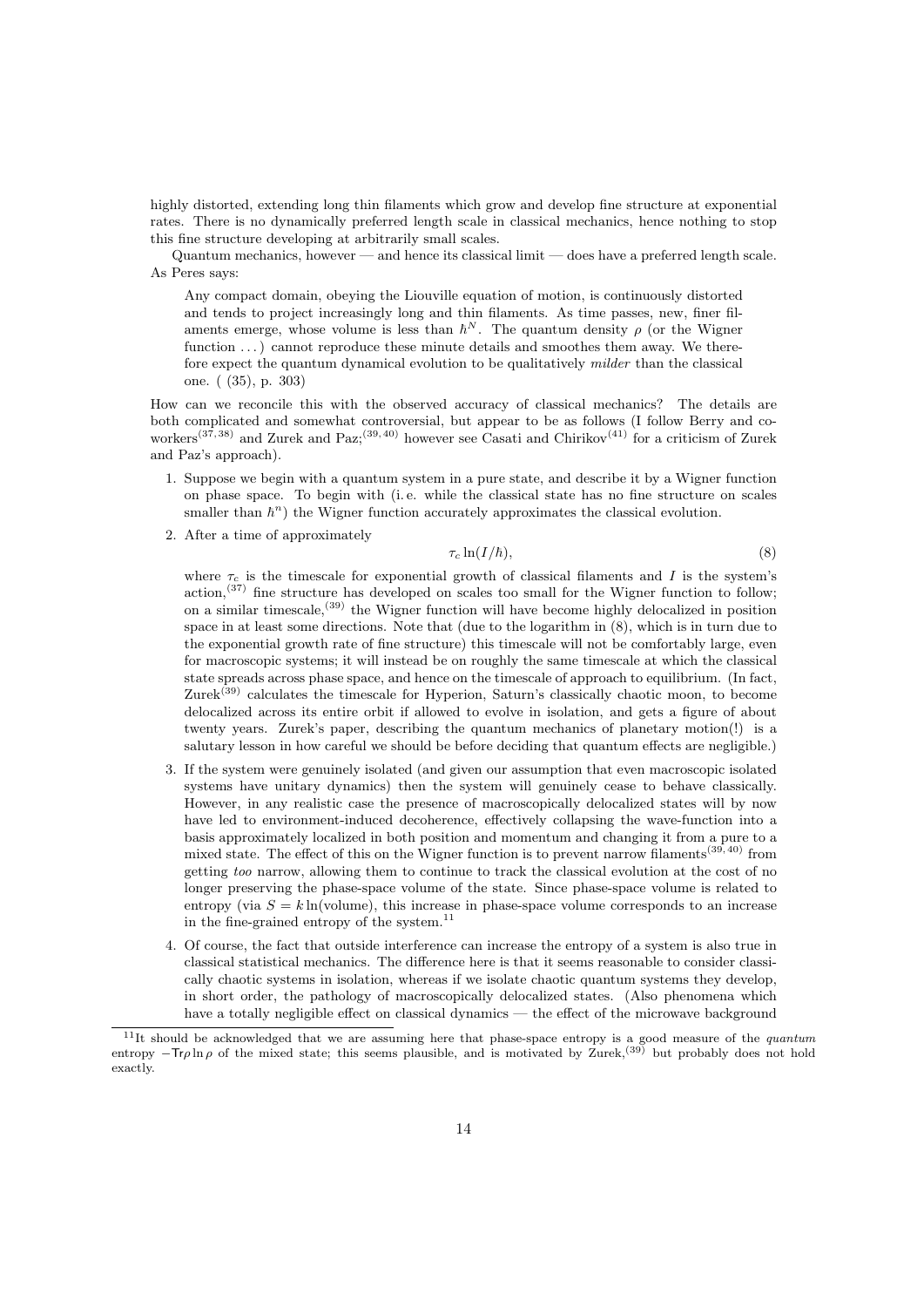radiation on the orbit of Jupiter, for instance — lead to significant levels of quantum decoherence. As was mentioned in section 2.3, this is because classical isolation is about limiting energy transfer, whilst quantum isolation is about the vastly more difficult task of limiting information transfer.)

This brief sketch cannot do justice to the technical work it attempts to describe, but the basic consequences can be fairly simply described — and moreover seem to a large extent to be interpretationindependent: a chaotic quantum system which is isolated and evolves unitarily will in fairly short order develop macroscopically delocalized states and stop obeying the classical equations of motion. To prevent this pathology we must invoke collapse of the wave-function (using whatever description of collapse our particular interpretation gives us; in the Everett interpretation it is environment-induced decoherence). The collapse continually converts the (initially pure) quantum state to a mixed state. This mixed state will spread out across the phase space at the same rate as the classical probability distribution, but will not develop the arbitrarily small-scale structure of the classical state. Instead, its filaments will have a minimum width, and as such its effective phase-space volume will increase exponentially — which implies that its entropy will increase linearly.

### 4.2 Foundational implications of quantum chaos

With an account of quantum chaos available, we are now able to make a number of foundational points, supporting and developing the arguments of section 2 (and in particular 2.5, in which the QISP was advocated).

1. The implications of these results for isolated systems are startling. Imagine taking a classically chaotic system (even a highly macroscopic one such as the Solar System), preparing it in an initially well-localized state, isolating it completely (per impossibile) from the rest of the Universe, and letting it evolve on timescales which are of the same order as the system's classical dynamical timescale. If the wave-function evolves unitarily, then the predictions made by classical physics for this system will not be correct, or even approximately correct: they will be totally wrong.

Here we have possibly the most powerful reason for including decoherence (and thus, interaction with other systems) when considering statistical systems, as was advocated in section 2.3: there is just no such thing as a totally isolated, approximately classical system. Such systems are artifacts of classical mechanics proper: they do not exist in classical-domain quantum mechanics, and hence do not exist in the actual world.

2. Classically chaotic systems give us an example of the modification of CM which might be necessary to preserve its approximate isomorphism with CDQM, as mentioned in section 1. In chaotic systems CDQM is more closely isomorphic not to CM but to what we could call irreversible classical mechanics, or ICM. In ICM, there is negligible energy transfer into and out of the system, and when coarse-grained on scales large with respect to  $h<sup>n</sup>$ , the evolution of phase-space distributions is the same in  $\text{ICM}$  as in  $\text{CM}$  — but the fine-grained structure, produced on exponentially small scales in CM, is washed out in ICM, and phase-space volume, conserved in CM, increases exponentially in ICM.

In terms of the criteria laid out at the end of section 3.2 for when classical results are to be treated as relevant, the situation is as follows: we are able to construct a Wigner function, and a quantum dynamics, which satisfies the first three criteria (that is, remains comprised of localized states, and approximately tracks the classical dynamics), but in the process, time-reversibility and conservation of Liouville volume are lost; thus, any classical result which depends upon time-reversibility and volume conservation fails the fourth criterion (that the relevant effects are not, in fact, lost due to the approximations made).

3. Note that quantum mechanics has converted classical unpredictability into quantum indeterminacy. Classically, in a chaotic system if we specify a state to any finite accuracy we will sooner or later lose our ability to predict where the state is. In quantum mechanics we can reliably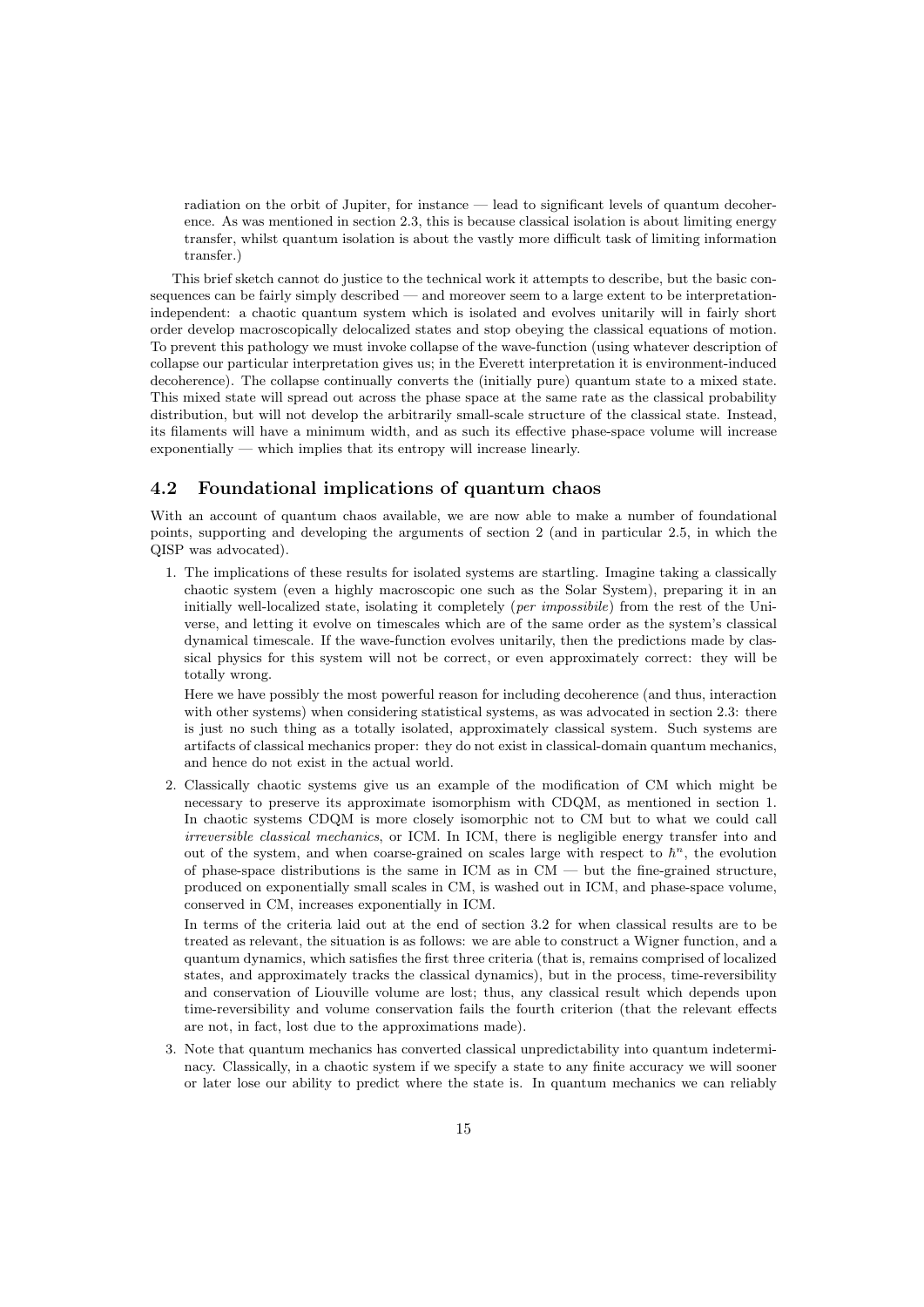predict what the future state will be — but our prediction is that it will be a mixed state spread across the whole of the allowable region of phase space, and that it is in principle impossible (no matter how accurately we knew the initial state) to predict the result of a position or momentum measurement.

4. We are now in a position to illustrate point (6) in section 2.5: viz, that it may be dynamically impossible to avoid imposing QISP, i. e. replacing probability density operators with entanglement density operators. We shall show that QISP must hold for chaotic systems at equilibrium, as follows. Suppose we begin with a density operator describing a uniform distribution across phase space. If we interpret this operator as a probability density operator over rather welllocalized pure states, then the actual state of the system will be relatively localized in phase space. Our ignorance about the results of position or momentum measurements will be largely epistemic: we don't know the state, but if we did then we could predict reasonably well the results of measurements.

However, this pure state will not stay pure for long. The Wigner function of the state will begin to develop fine structure, which in conjunction with environmental entanglement will force a transition from a pure to a mixed state. On a timescale of order a few multiples of the timescale  $\tau_c$ , our pure state will have been converted to a mixed state entirely delocalized in (the accessible region of) phase space: in other words, to a mixed state formally identical to the original probability density operator.

As a consequence of this, all of the original unknown states will evolve into the *same* entanglement density operator. There is no longer any ignorance-type probability, so we can discard the probability distribution and just work with the entanglement density operator. However, since this is mathematically identical to the original probability density operator there is no practical change. The only change is in the nature of the probabilities, which now must be interpreted in the QISP sense.

5. We are also now able to fulfil the promissory note of (5) in section 2.5, and to rehabilitate the importance of the ergodicity concept. For the quantum-mechanical results of this section rely upon the fact that the classical evolution explores all of (a given energy surface in) phase space — in other words, upon classical ergodicity. If significant regions of phase space remained unexplored by the classical dynamics  $\frac{1}{2}$  as is implied, for instance, by the KAM theorem (of Kolmogorov, Arnold and Moser<sup> $(42)$ </sup>) — then it seems less clear that the Wigner function would spread across all of phase space even given decoherence.

#### 4.3 The arrow of time

The asymmetry between past and future remains one of the great puzzles of physics, and is not confined to statistical mechanics: in addition to the increase of entropy from past to future, 'arrows of time' are also defined by phenomena as disparate as the expansion of the universe and our own perception of temporal flow. It remains an open question as to what extent these different temporal asymmetries can be related, and (if they can be related) which should be viewed as fundamental.

Quantum mechanics seems to add another 'arrow': the collapse of the wave-function appears to be an explicitly time-asymmetric process. Furthermore, it has long been recognized (since Von Neu- $\text{mann};^{(43)}$  see also<sup>(44)</sup>) that the pure-to-mixed-state transition associated with wave-function collapse is a process which increases entropy; this hints at some sort of connection between the entropic and quantum-mechanical arrows of time.

If the account of quantum chaos presented in section 4.1 is correct, the two are in fact linked in a fairly straightforward manner: chaotic systems will become macroscopically delocalized unless their wavefunction is collapsed, but adding this collapse into such systems causes an increase in entropy hence the arrow of time defined by the collapse process gives the direction of entropic increase.  $(See^{(39)}$  for further, and more technical, discussion.)

Of course, different interpretations of quantum mechanics give different explanations for the time asymmetry of wavefunction collapse. Theories of dynamical collapse (of which the most well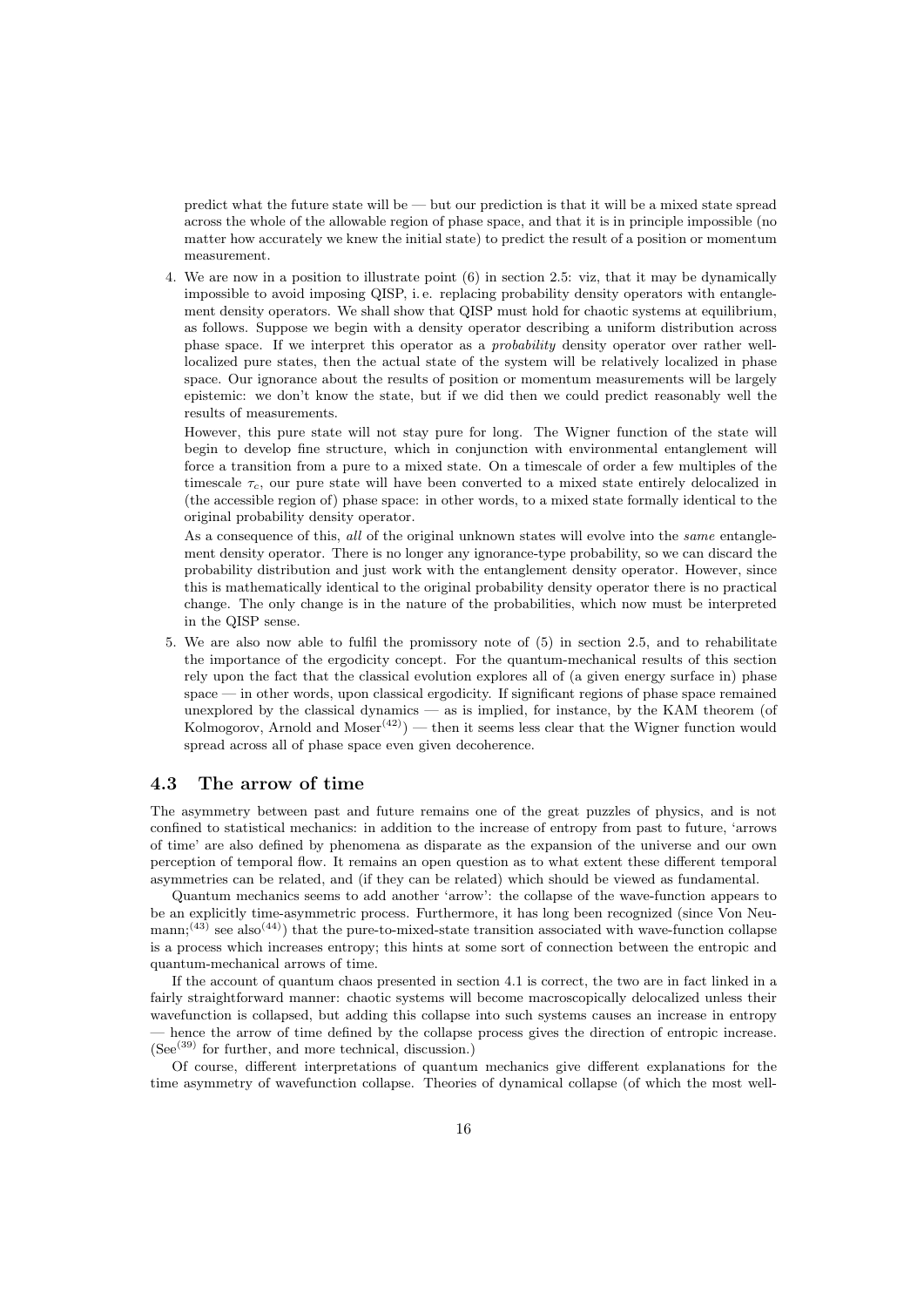developed are due to Ghirardi, Rimini and Weber<sup>(45)</sup> and Pearle<sup>(46)</sup>) are time-asymmetric by fiat, of course, and presumably could cause entropic increase in even an isolated system  $(AIbert^{(47)}$  has developed ideas along these lines).

The Everett interpretation, on the other hand, incorporates no explicit time-asymmetry,<sup>12</sup> and so we have a problem analogous to that of statistical mechanics: given time-symmetric dynamics how do we explain observed asymmetries? Specifically, we need to explain why the branching structure of histories is indeed branching. When we phrase this question in terms of subsystems it becomes the question of why subsystems of the universe are less entangled in the past than in the future. Explanations of this in terms of a very special initial state of the universe begin to look indistinguishable from their counterparts in the foundations of statistical mechanics.

The moral seems to be that the quantum-mechanical and entropic arrows of time are closely linked. Depending on our interpretation we may solve one by fiat and thus solve the other; or we may recognize both as aspects of the same problem. But it seems unwise to attempt to solve them separately.

### 5 CONCLUSIONS

If the arguments of this paper are valid, then some rather basic concepts in classical statistical mechanics are significantly altered once quantum effects are taken into account. In terms of the conceptual structure of the theory, we have found that the existence of superposition and entanglement and the dual interpretations of the density operator cast serious doubt upon the validity of some classical derivations of equilibrium, and call into question the standard view of statistical mechanics' phase-space distributions as probability distributions over unknown but determinate microstates. On the dynamical side, the nature of quantum chaos requires us to replace CM with an irreversible cousin, drastically undermines the validity of treating systems as totally isolated, and implies a close link between the statistical-mechanical and quantum ('wave-packet-collapse') arrows of time.

These need not be seen as negative consequences, of course. Quantum considerations indicate ways to make progress on issues such as:

- the nature of ensembles;
- the reduction of thermodynamics to statistical mechanics;
- the concept of probability in statistical mechanics;
- the problem of measure zero;
- the connection between ergodicity and equilibrium.

Furthermore, statistical mechanics may offer a potential testing ground for rival interpretations of quantum mechanics. If the way in which we formulate statistical mechanics is dependent on our interpretation of quantum theory then it is a priori possible that two interpretations, identical in their predictions for any given experiment, will produce different statistical mechanics. If so we have a potential test between them: failure to reproduce the canonical ensemble is just as fatal for an interpretation as failure to reproduce the two-slit experiment.

But in any case, whether or not moving to quantum mechanics helps solve foundational problems in statistical physics, it is not an optional move. It is certainly no goal of this paper to undermine the superb and sustained work that has been done on understanding the foundations of classical statistical mechanics, nor to claim that this work is rendered useless by quantum considerations. But to see how it applies to statistical-mechanical systems in the actual world, it is necessary to see how and to what extent  $-$  this classical work can be transferred across to quantum systems. If the approximate isomorphism between classical mechanics and classical-domain quantum mechanics was such as to transfer all our understanding of classical statistical mechanics unproblematically across to at least certain domains of quantum theory, there would have been no need to worry about quantum

 $12$ Neither does the de Broglie Bohm interpretation, of course.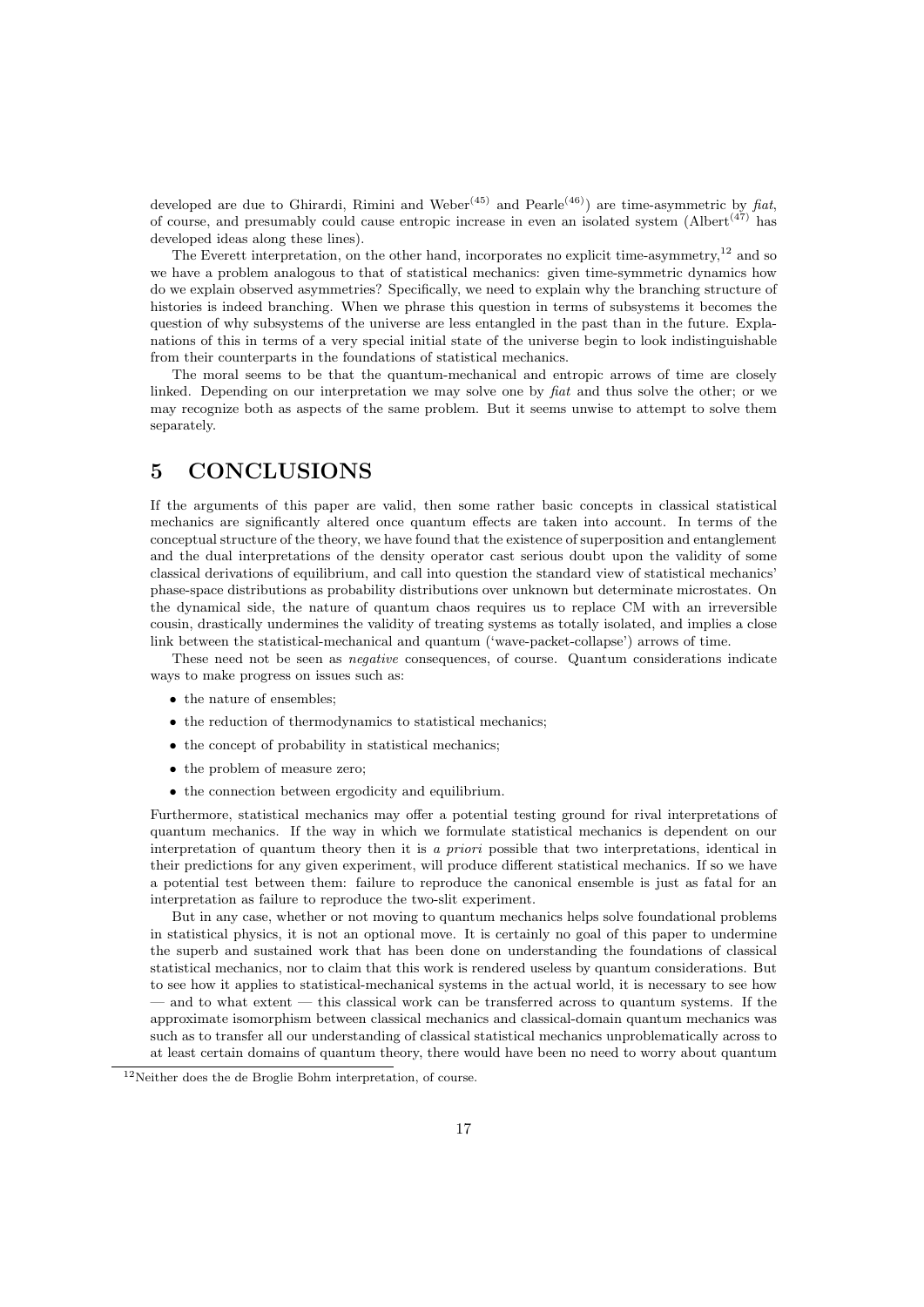effects. As the isomorphism is not in fact like this, we cannot justify the avoidance of quantum considerations.

### References

- [1] Wojciech H. Zurek and Juan Pablo Paz. Zurek and Paz reply  $[to^{(41)}]$ . Physical Review Letters, 75(2):351, 1995.
- [2] David Wallace. Worlds in the Everett interpretation. To appear in Studies in the history and philosophy of modern physics; available at http://www.arxiv.org/abs/quant-ph/0103092, 2001.
- [3] John Worrall. Structural realism: the best of both worlds. *Dialectica*, 43:99–124, 1989. Reprinted in The Philosophy of Science, D. Papineau (Ed. ), Oxford University Press, 1996, pp. 139–165.
- [4] Stathis Psillos. Is structural realism the best of both worlds? Dialectica, 49:15–46, 1995.
- [5] James Ladyman. What is structural realism. Studies in the History and Philosophy of Science, 29:409–424, 1998.
- [6] H. Everett III. Relative state formulation of quantum mechanics. Review of Modern Physics, 29:454–462, 1957. Reprinted in The many-worlds interpretation of quantum mechanics, De Witt, B. and N. Graham, eds. (Princeton: Princeton University Press 1975).
- [7] Simon Saunders. Time, decoherence and quantum mechanics. Synthese, 102(2):235–266, 1995.
- [8] Simon Saunders. Time, quantum mechanics, and probability. Synthese, 114:373–404, 1998.
- [9] Lev Vaidman. The many-worlds interpretation of quantum theory. Stanford Encyclopedia of Philosophy, available at http://www.tau.ac.il/∼vaidman/mwi/mwst1.html, 2000.
- [10] Wojciech Zurek. Decoherence, einselection and the existential interpretation (the rough guide). Philosophical Transactions of the Royal Society of London, A356:1793–1820, 1998.
- [11] David Wallace. Everett and structure. Forthcoming, 2001.
- [12] Michael Lockwood. Mind, Brain and the Quantum: the compound 'I'. Blackwell Publishers, Oxford, 1989.
- [13] David Albert and Barry Loewer. Interpreting the many worlds interpretation. Synthese, 77:195– 213, 1988.
- [14] D. Bohm. A suggested interpretation of quantum theory in terms of "hidden" variables. Physical Review, 85:166–193, 1952.
- [15] Peter Holland. The Quantum Theory of Motion. Cambridge University Press, 1993.
- [16] R. Baierlein. Atoms and Information Theory. Freeman, 1971.
- [17] Walter Grandy, Jr. Foundations of Statistical Mechanics, Vol. I, Equilibrium Theory. Kluwer Academic Publishers, 1987.
- [18] Richard Feynman. Statistical Mechanics. Addison Wesley, 1972.
- [19] C. Kittel. *Thermal Physics*. Wiley, 1969.
- [20] J. J. Binney, N. J. Dowrick, A. J. Fisher, and M. E. J. Newman. The Theory of Critical Phenomena : an introduction to the renormalisation group. Oxford University Press, Oxford, 1992.
- [21] Claude Garrod. Statistical Mechanics and Thermodynamics. Oxford University Press, Oxford, 1995.
- [22] A. M. Gleason. Measures on the closed subspaces of a Hilbert space. Journal of Mathematics and Mechanics, 6:885–893, 1957. Reprinted in.(48)
- [23] E. Joos and H. D. Zeh. The emergence of classical properties through interaction with the environment. Zeitschrift für Physik, 59:223-243, 1985.